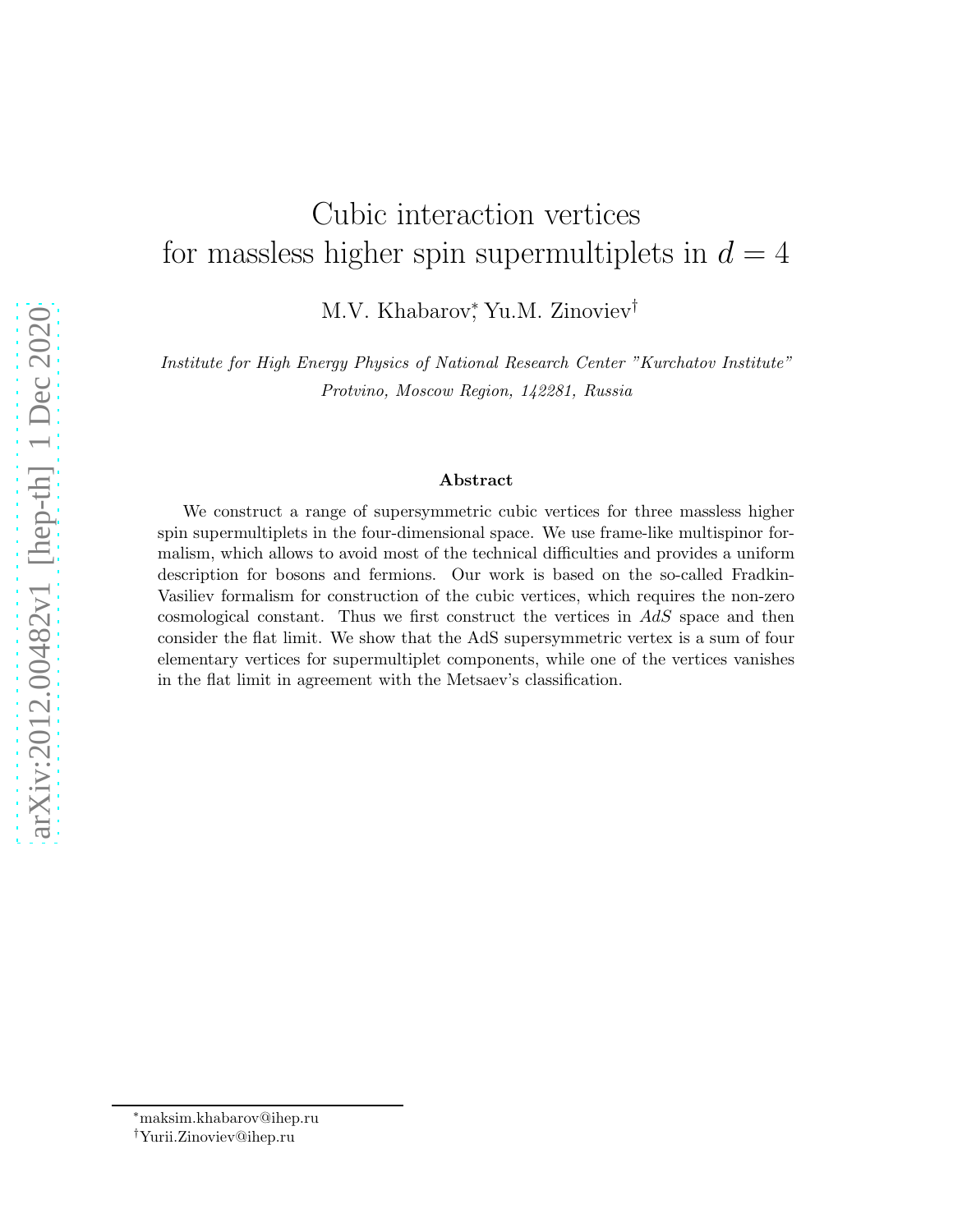#### 1 Introduction

Recently, a general classification of cubic interaction vertices for massless higher spin super-multiplets was developed in [\[1\]](#page-15-0) for  $N = 1$  supersymmetry and in [\[2\]](#page-15-1) for extended  $N > 1$ ones. In this work we deal with the case of  $N = 1$  supersymmetry, so let us discuss the results of  $|1|$ .

First of all, let us briefly remind the classification of cubic vertices for massless higher spin fields in  $d = 4 \, |3,4|$ . There exist three types of such vertices. Vertices of the type I have  $N = s_1 + s_2 + s_3$  derivatives and we call them trivially gauge invariant ones because they can be written as (schematically):

$$
\mathcal{L}_1 \sim \mathcal{R}_1 \mathcal{R}_2 \mathcal{R}_3
$$

where  $\mathcal{R}_i$  — gauge invariant field strengths (curvatures) having  $s_i$  derivatives. In turn, the vertices of type II have  $N = s_1 + s_2 - s_3$  derivatives in the bosonic case or  $N = s_1 + s_2 - s_3 - 1$ in the fermionic one. They can be subdivided into two sub-types (here and in what follows we always assume that spins are ordered as  $s_1 \geq s_2 \geq s_3$ :

$$
\mathcal{L}_1 \sim \Phi_1 \mathcal{R}_2 \mathcal{R}_3 \qquad \qquad s_1 \ge s_2 + s_3
$$
  

$$
\mathcal{L}_1 \sim \Phi_1 \Phi_2 \mathcal{R}_3 \qquad \qquad s_1 < s_2 + s_3
$$

We call the first sub-type abelian vertices, while the second sub-type (whose spins satisfy the so called strict triangular inequality) non-abelian ones. At last, the vertices of type III have  $N = s_1 - s_2 - s_3$  derivatives and are known only in the light-cone formalism.

Now let us turn to the cubic vertices for the massless  $N = 1$  supermultiplets. Having in our disposal three pairs of bosons and fermions  $(B_i, F_i), i = 1, 2, 3$ , we can in general construct four independent vertices (we call them elementary), namely, one bosonic vertex and three fermionic ones:

$$
V_0(B_1, B_2, B_3),
$$
  $V_1(F_2, B_1, F_3),$   $V_2(F_1, B_2, F_3),$   $V_3(F_1, F_2, B_3).$ 

A supersymmetric cubic vertex is a combination of such elementary ones (with their coupling constants appropriately adjusted) which is invariant under the supertransformations. Recall that  $N = 1$  supermultiplets are characterized by superspin Y which for the massless ones coincides with the lowest spin. In table 1, based on the results of Metsaev [\[1\]](#page-15-0), we provide all possible types of supersymmetric vertices and the combinations of the elementary ones they consist of (note that all  $s_{1,2,3}$  in the table are integer).

As can be seen from the table 1, all supersymmetric vertices contain only three elementary ones. This fact can be easily understood as follows. In flat space the general structure of supertransformations for the massless supermultiplets has the form (schematically):

$$
\delta B \sim F\zeta, \qquad \delta F \sim dB\zeta
$$

Then, for the supersymmetric vertex be invariant under the supertransformations, the number of derivatives in the bosonic and fermionic elementary vertices must satisfy

$$
N_{BBB} = N_{BFF} + 1
$$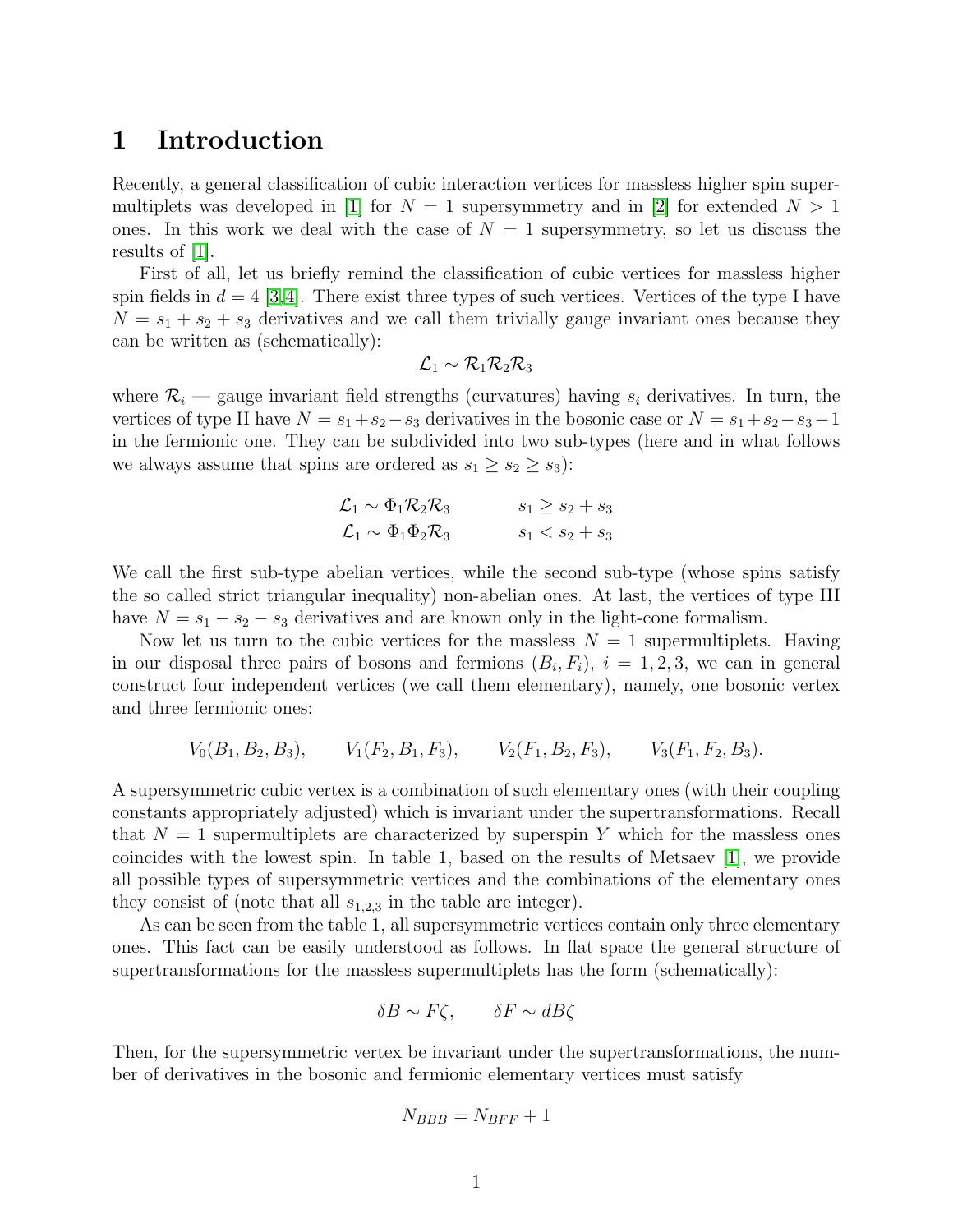|                | Type Supermultiplets                                                        | Vertex            |
|----------------|-----------------------------------------------------------------------------|-------------------|
| 1a             | $Y_1 = s_1 - \frac{1}{2}, Y_2 = s_2 - \frac{1}{2}, Y_3 = s_3$               | $V_0 + V_1 + V_2$ |
| 1 <sub>b</sub> | $Y_1 = s_1, Y_2 = s_2, Y_3 = s_3$                                           | $V_1 + V_2 + V_3$ |
| 2a             | $Y_1 = s_1 - \frac{1}{2}, Y_2 = s_2 - \frac{1}{2}, Y_3 = s_3 - \frac{1}{2}$ | $V_0 + V_1 + V_2$ |
| 2 <sub>h</sub> | $Y_1 = s_1, Y_2 = s_2 - \frac{1}{2}, Y_3 = s_3$                             | $V_0 + V_1 + V_3$ |
| 2c             | $Y_1 + s_1, Y_2 = s_2, Y_3 = s_3 - \frac{1}{2}$                             | $V_1 + V_2 + V_3$ |
| 3a             | $Y_1 = s_1 - \frac{1}{2}, Y_2 = s_2 - \frac{1}{2}, Y_3 = s_3$               | $V_0 + V_1 + V_3$ |
| 3b             | $Y_1 = s_1, Y_2 = s_2 - \frac{1}{2}, Y_3 = s_3 - \frac{1}{2}$               | $V_1 + V_2 + V_3$ |
| 3c             | $Y_1 = s_1, Y_2 = s_2, Y_3 = s_3$                                           | $V_0 + V_2 + V_3$ |

Table 1: Different types of the massless flat supersymmetric cubic vertices

Now let us consider three arbitrary supermultiplets  $(s_i, s_i + \epsilon_i), i = 1, 2, 3$ , where  $\epsilon_i = \pm \frac{1}{2}$ . For simplicity we assume that the spins are all distinct:  $s_1 > s_2 > s_3$ . Here we restrict ourselves with the type 2 vertices we are mostly interested in this work. Then it is easy to calculate the number of derivatives in each elementary vertex:

> $N_0 = s_1 + s_2 - s_3$  $N_1 = s_1 + s_2 - s_3 + \epsilon_2 - \epsilon_3 - 1$  $N_2 = s_1 + s_2 - s_3 + \epsilon_1 - \epsilon_3 - 1$  $N_3 = s_1 + s_2 - s_3 + \epsilon_1 + \epsilon_2 - 1$

One can easily see that the relation  $N_{BBB} = N_{BFF} + 1$  cannot be fulfilled by all four vertices simultaneously; hence, one of the vertices has the "wrong" number of derivatives and must be absent. There are four possible cases depending on which vertex is absent, and in each case, the parameters  $\epsilon_i$  are fixed. We consider the cases in turn.

I)  $V_0 + V_1 + V_2$ :  $\epsilon_{1,2} = -\frac{1}{2}$ ,  $\epsilon_3 = \frac{1}{2}$ . This corresponds to type 2a.

II)  $V_0 + V_1 + V_3$ :  $\epsilon_{1,3} = \frac{1}{2}$ ,  $\epsilon_2 = -\frac{1}{2}$ . This corresponds to type 2b.

III)  $V_0 + V_2 + V_3$ :  $\epsilon_1 = -\frac{1}{2}$ ,  $\epsilon_{2,3} = \frac{1}{2}$ . This also corresponds to type 2b, but with the roles of first and second supermultiplets interchanged.

IV)  $V_1 + V_2 + V_3$ :  $\epsilon_{1,2} = \frac{1}{2}$ ,  $\epsilon_3 = -\frac{1}{2}$ . This corresponds to type 2c.

The classification of the supersymmetric vertices has been developed in [\[1\]](#page-15-0) in the lightcone formalism. As for the Lorentz covariant formulation, till now just a few non-trivial examples were constructed using the superfield formalism. In two papers [\[5\]](#page-15-4) and [\[6\]](#page-15-5) the cubic interactions for one higher spin supermultiplets with two chiral supermultiplets  $Y_2 = Y_3 = 0$ were constructed for half-integer and integer superspins, correspondingly. In [\[7\]](#page-15-6) the cubic interaction for arbitrary half-integer superspin  $Y = s_1 + \frac{1}{2}$  with two equal superspins  $Y_2 = Y_3$ (which may be integer or half-integer) were constructed. The two lower superspin multiplets enter through their gauge invariant field strengths, so this gives examples of the type 2ab abelian vertices. The type 2c vertices are absent just because the authors considered only the case where lower superspins are equal, but, in-principle, they also can be constructed with the same technique. At last, in  $[8]$  the authors considered the case of arbitrary integer superspin  $Y_1 = s_1$  and again two equal superspins  $Y_2 = Y_3$  (which also may be integer or half-integer). From the number of derivatives it follows that these vertices belong to the class of trivially gauge invariant ones 1ab.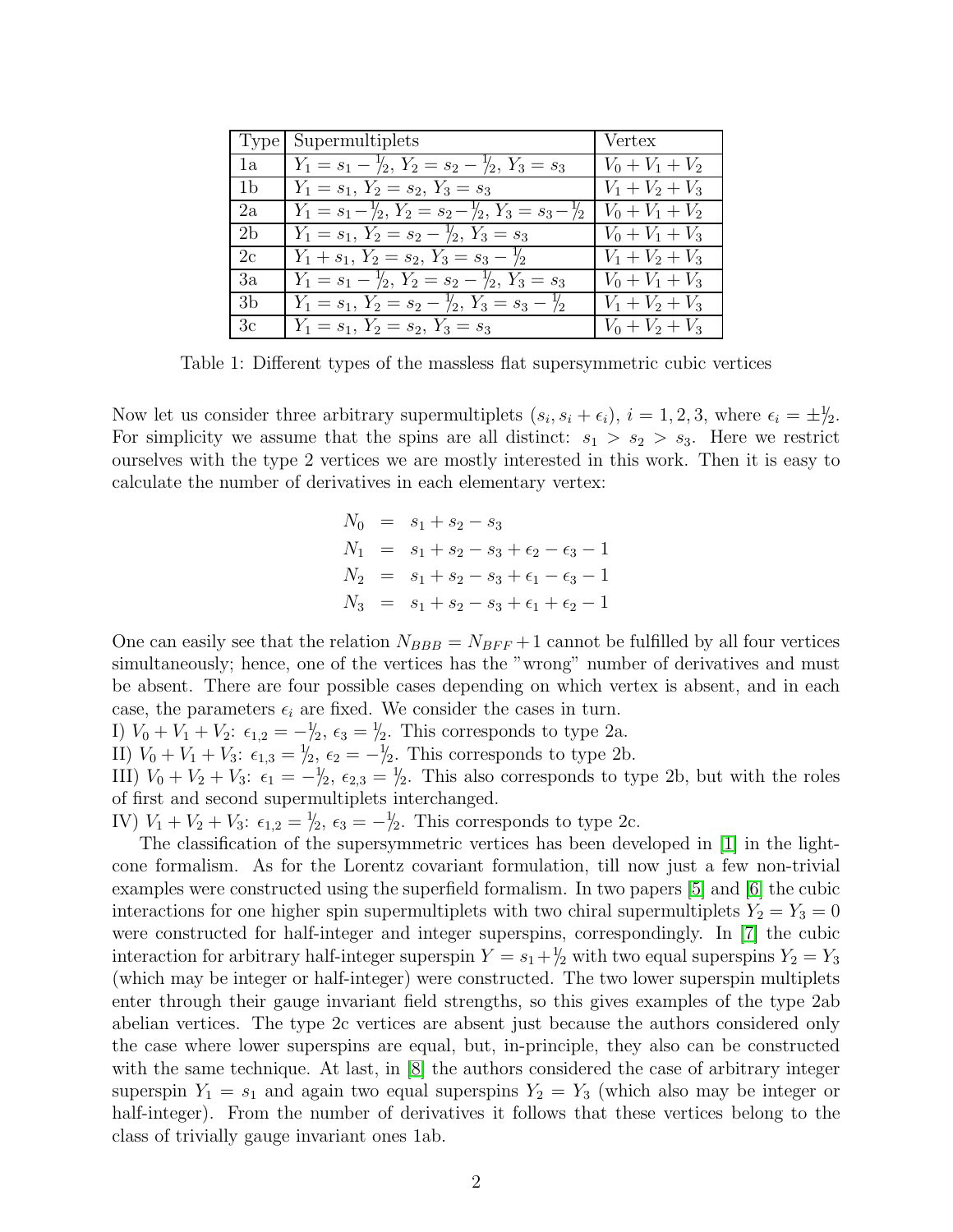In this work we provide an explicit construction for the supersymmetric cubic vertices of type 2abc when all spins satisfy the strict triangular inequality (so our results are complementary to that of [\[7\]](#page-15-6)). The construction is heavily based on our previous work [\[9\]](#page-15-8) devoted to the construction of (what we now call) elementary bosonic and fermionic vertices using a so-called Fradkin-Vasiliev formalism [\[10](#page-16-0)[–12\]](#page-16-1). Let us briefly remind the procedure.

Recall, that in a frame-like formalism each massless bosonic or fermionic higher spin particle is described by a set of gauge fields (one-forms)  $\Phi$  (physical, auxiliary and extra ones). For each field, a gauge invariant curvature (two-form)  $R$  can be constructed. At last, in AdS space the free Lagrangian can be rewritten in the explicitly gauge invariant form as

$$
\mathcal{L}_0 \sim \sum_k a_k \mathcal{R}_k \mathcal{R}_k
$$

The first step in constructing the cubic vertex in the Fradkin-Vasiliev formalism is to find quadratic deformations for all curvatures  $\Delta \mathcal{R} \sim \Phi \Phi$  such that the deformed curvatures  $\hat{\mathcal{R}} = \mathcal{R} + \Delta \mathcal{R}$  transform covariantly under the gauge transformations  $\delta \hat{\mathcal{R}} \sim \mathcal{R} \eta$ . On the second step, one takes the sum of the three Lagrangians and replace the initial curvatures with the deformed ones, requiring that the result be gauge invariant (on-shell). The cubic terms of the deformed Lagrangian constitutes the desired (on-shell) gauge invariant cubic vertex. As described, such formalism works only in AdS space with non-zero cosmological constant, but, as we have shown in [\[9\]](#page-15-8), the resulting cubic vertices admits (on-shell) a nonsingular flat limit, providing us with the flat space cubic vertices as well.

Our current work is a straightforward generalization of this procedure to the case of supersymmetric cubic vertices. The main idea is really very simple. We consider quadratic deformations for all bosonic and fermionic curvatures corresponding to all four elementary vertices simultaneously. Besides the usual requirement that the deformed curvatures must transform covariantly under the gauge transformations, we also require that under the supertransformations they transform exactly in the same way as the initial ones. This ensures that the deformed Lagrangian and hence a cubic vertex will be (on-shell) invariant under the supertransformations. Here we also begin with the  $AdS$  space with non-zero cosmological constant and then consider the flat limit. We will see, that in AdS all supersymmetric vertices necessarily contain all four elementary ones, while one of them always vanishes in the flat limit in complete agreement with Metsaev's results.

The paper is organized as follows. In Section 2, we provide the necessary background information about the frame-like description of the massless higher spin fields and supermultiplets. In Section 3, we construct the AdS vertices, while in Section 4 we provide examples of the flat space supersymmetric vertices. Notation and conventions as well as some technical details are collected in a pair of appendices.

#### 2 Free massless HS particles and supermultiplets

In this section we provide all necessary information on the massless higher spin bosons, fermions and supermultiplets in the frame-like multispinor formalism.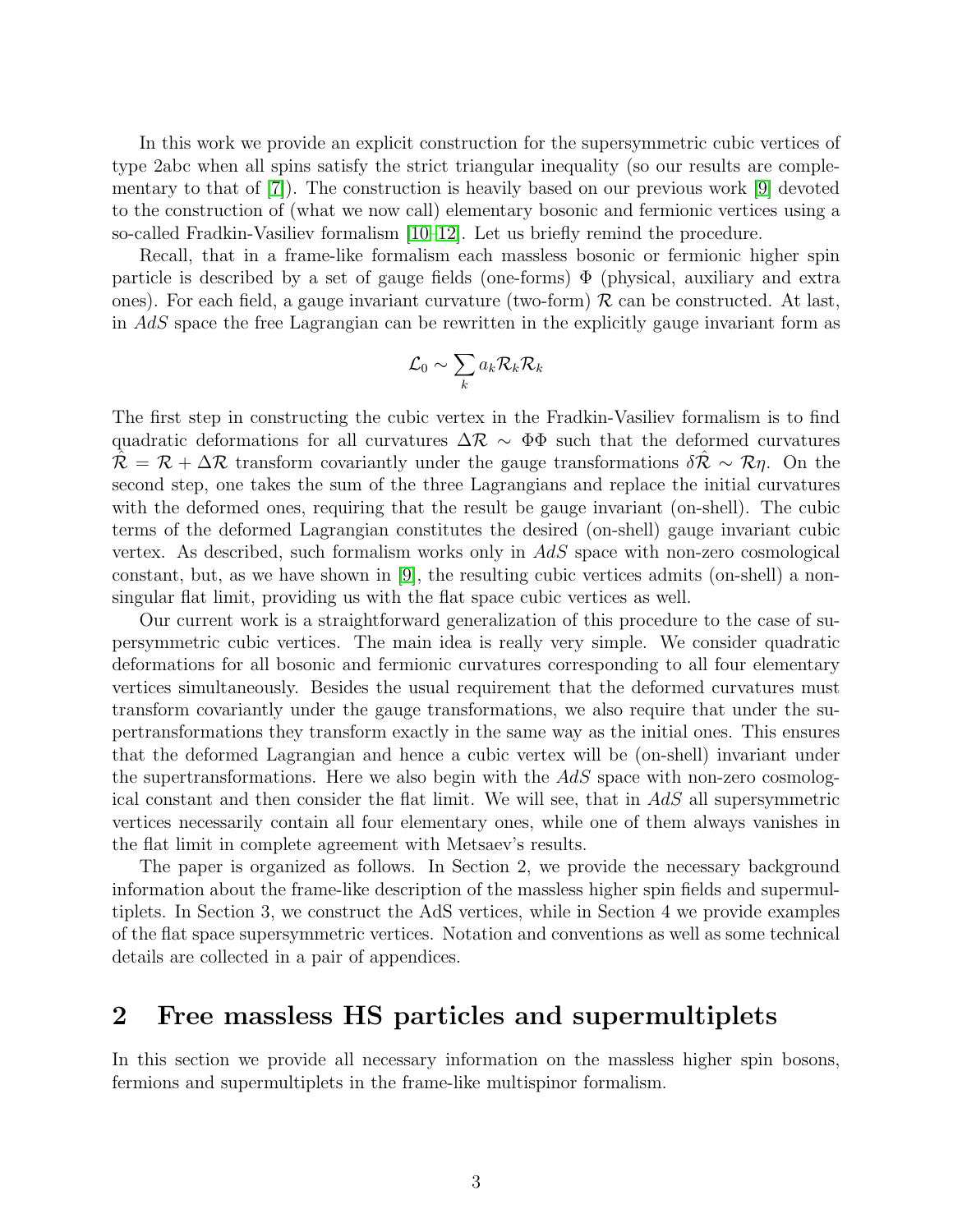#### 2.1 Boson

To describe the massless spin- $s > 2$  boson in the frame-like formalism, one needs the physical field  $H^{\alpha(s-1)\dot{\alpha}(s-1)}$ , a pair of auxiliary fields  $\Omega^{\alpha(s)\dot{\alpha}(s-2)}$ ,  $\Omega^{\alpha(s-2)\dot{\alpha}(s)}$  and (for  $s \geq 3$ ) a set of so-called extra fields  $\Omega^{\alpha(s-1+m)\dot{\alpha}(s-1-m)}$ ,  $2 \leq |m| \leq s-1$ . All fields are gauge one-forms. If we iterate over the complete set of fields, we denote them as  $\Omega^{\alpha(s-1+m)\alpha(s-1-m)}$ ,  $|m| \leq s-1$ for brevity, assuming that for  $m = 0$   $\Omega^{\alpha(s-1+m)\dot{\alpha}(s-1-m)} \equiv H^{\alpha(s-1)\dot{\alpha}(s-1)}$ .

The gauge transformations for the fields have the form:

$$
\delta H^{\alpha(s-1)\dot{\alpha}(s-1)} = D\eta^{\alpha(s-1)\dot{\alpha}(s-1)} + e^{\alpha}_{\dot{\beta}}\eta^{\alpha(s-2)\dot{\beta}\dot{\alpha}(s-1)} + e^{\dot{\alpha}}\eta^{\alpha(s-2)\beta\dot{\alpha}(s-1)},
$$
  
\n
$$
\delta \Omega^{\alpha(s-1+m)\dot{\alpha}(s-1-m)} = D\eta^{\alpha(s-1+m)\dot{\alpha}(s-1-m)} + \lambda^2 e^{\alpha}_{\dot{\beta}}\eta^{\alpha(s-2+m)\dot{\beta}\dot{\alpha}(s-1-m)} + e^{\dot{\alpha}}\eta^{\alpha(s-1+m)\beta\dot{\alpha}(s-2-m)}, \qquad 0 < m < s-1,
$$
\n
$$
\delta \Omega^{\alpha(2s-2)} = D\eta^{\alpha(2s-2)} + \lambda^2 e^{\alpha}_{\dot{\alpha}}\eta^{\alpha(2s-3)\dot{\alpha}}.
$$
\n(1)

For each field  $\Omega^{\alpha(s-1+m)\dot{\alpha}(s-1-m)}$ , a gauge invariant two-form can be constructed:

$$
\mathcal{T}^{\alpha(s-1)\dot{\alpha}(s-1)} = DH^{\alpha(s-1)\dot{\alpha}(s-1)} + e^{\alpha}_{\dot{\beta}} \Omega^{\alpha(s-2)\dot{\beta}\dot{\alpha}(s-1)} + e_{\beta}^{\dot{\alpha}} \Omega^{\alpha(s-1)\beta\dot{\alpha}(s-2)},
$$
  
\n
$$
\mathcal{R}^{\alpha(s-1+m)\dot{\alpha}(s-1-m)} = D\Omega^{\alpha(s-1+m)\dot{\alpha}(s-1-m)} + \lambda^2 e^{\alpha}_{\dot{\beta}} \Omega^{\alpha(s-2+m)\dot{\beta}\dot{\alpha}(s-1-m)} + e_{\beta}^{\dot{\alpha}} \Omega^{\alpha(s-1+m)\beta\dot{\alpha}(s-2-m)}, \qquad 0 < m < s-1,
$$
\n
$$
\mathcal{R}^{\alpha(2s-2)} = D\Omega^{\alpha(2s-2)} + \lambda^2 e^{\alpha}_{\dot{\alpha}} \Omega^{\alpha(2s-3)\dot{\alpha}}.
$$
\n(2)

We refer to these two-forms as curvatures. Similarly, we assume that  $\mathcal{R}^{\alpha(s-1)\dot{\alpha}(s-1)} \equiv \mathcal{T}^{\alpha(s-1)\dot{\alpha}(s-1)}$  whenever the expression  $\mathcal{R}^{\alpha(s-1+m)\dot{\alpha}(s-1-m)}$ ,  $|m| \leq s-1$  is encountered. It is straightforward to check that these curvatures satisfy the following differential identities:

$$
D\mathcal{T}^{\alpha(s-1)\dot{\alpha}(s-1)} = -e^{\alpha}{}_{\dot{\beta}}\mathcal{R}^{\alpha(s-2)\dot{\beta}\dot{\alpha}(s-1)} - e_{\beta}{}^{\dot{\alpha}}\mathcal{R}^{\alpha(s-1)\beta\dot{\alpha}(s-2)},
$$
  
\n
$$
D\mathcal{R}^{\alpha(s-1+m)\dot{\alpha}(s-1-m)} = -\lambda^2 e^{\alpha}{}_{\dot{\beta}}\mathcal{R}^{\alpha(s-2+m)\dot{\beta}\dot{\alpha}(s-1-m)} -e_{\beta}{}^{\dot{\alpha}}\mathcal{R}^{\alpha(s-1+m)\beta\dot{\alpha}(s-2-m)}, \qquad 0 < m < s-1,
$$
\n(3)  
\n
$$
D\mathcal{R}^{\alpha(2s-2)} = -\lambda^2 e^{\alpha}{}_{\dot{\alpha}}\mathcal{R}^{\alpha(2s-3)\dot{\alpha}}.
$$

On-shell all the curvatures, except for the highest ones, i.e.  $\mathcal{R}^{\alpha(2s-2)}$ , are zero, while the highest curvature can be parameterized by a gauge invariant zero-form  $W^{\alpha(2s)}$ :

<span id="page-4-0"></span>
$$
\mathcal{R}^{\alpha(2s-2)} = -E_{\beta(2)}W^{\alpha(2s-2)\beta(2)}\tag{4}
$$

In case of gravitation,  $s = 2$ , the equation [\(4\)](#page-4-0) expresses a well-known fact that in absence of the matter, the Riemann tensor is traceless, i.e. is equal to the Weyl tensor. We thus refer to  $W^{\alpha(2s)}$  as generalised Weyl tensor.

Let us rewrite the on-shell conditions in terms of the fields:

$$
D\Omega^{\alpha(s-1)\dot{\alpha}(s-1)} = -e_{\beta}{}^{\dot{\alpha}}\Omega^{\alpha(s-1)\beta\dot{\alpha}(s-2)} - h.c.
$$
  
\n
$$
D\Omega^{\alpha(s-1+m)\dot{\alpha}(s-1-m)} = -e_{\beta}{}^{\dot{\alpha}}\Omega^{\alpha(s-1+m)\beta\dot{\alpha}(s-2-m)} + O(\lambda^2)
$$
  
\n
$$
D\Omega^{\alpha(2s-2)} = -E_{\beta(2)}W^{\alpha(2s-2)\beta(2)} + O(\lambda^2)
$$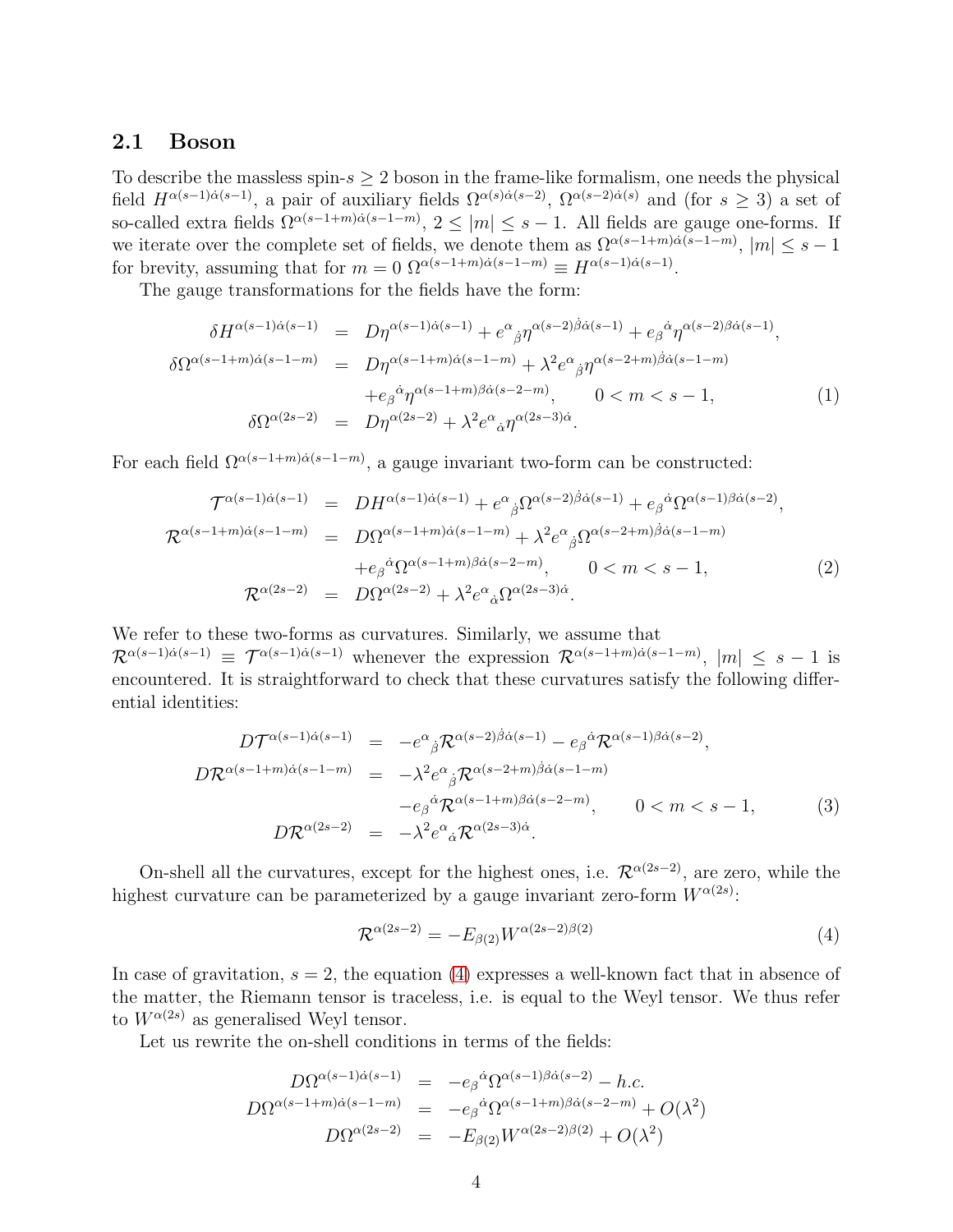Hence, on-shell the auxiliary field expresses the non-zero derivatives of the physical field, the extra field  $\Omega^{\alpha(s+1)\dot{\alpha}(s-3)}$ , *h.c.* expresses the non-zero derivatives of the auxiliary field etc. The field  $\Omega^{\alpha(s-1+m)\dot{\alpha}(s-1-m)}$ , *h.c.* thus expresses the *m*-th derivatives of the physical field which do not vanish on-shell. Finally, the Weyl tensor expresses the s-th nonvanishing derivatives. Whenever we talk about the number of derivatives, we imply the number of derivatives of the physical field and count the  $m$ -th field as an  $m$ -th derivative.

The free Lagrangian can be written in the explicitly gauge invariant form

$$
\mathcal{L}_0 = i \sum_{m=1}^{s-1} \frac{(-1)^s (2s-2)!}{(s-1+m)!(s-1-m)! \lambda^{2m}} \mathcal{R}_{\alpha(s-1+m)\dot{\alpha}(s-1-m)} \mathcal{R}^{\alpha(s-1+m)\dot{\alpha}(s-1-m)} + h.c.
$$
 (5)

This expression exists in the non-flat space only. Note that the torsion  $\mathcal{T}^{\alpha(s-1)\dot{\alpha}(s-1)}$  is absent in this expression. The free Lagrangian terms have at most two derivatives of the physical field, and thus cannot contain the extra fields. This constitutes the so-called extra field decoupling condition. Together with the normalization condition, it uniquely determines the coefficients in the explicitly gauge invariant form of the Lagrangian.

#### 2.2 Fermion

A massless half-integer spin- $(s + \frac{1}{2})$ ,  $s \geq 1$ , fermion is described by a set of multispinor gauge one-forms  $\Psi^{\alpha(s+m)\alpha(s-1-m)} + h.c., 0 \leq m \leq s-1$ , where  $m = 0$  correspond to the physical field, all others being the extra ones. The general form of the gauge transformations is similar to the bosonic case. The only differences are the coefficients in the physical field transformation law:

$$
\delta\Psi^{\alpha(s)\dot{\alpha}(s-1)} = D\xi^{\alpha(s)\dot{\alpha}(s-1)} + e_{\beta}{}^{\dot{\alpha}}\xi^{\alpha(s)\beta\dot{\alpha}(s-2)} + \lambda e^{\alpha}{}_{\dot{\beta}}\xi^{\alpha(s-1)\dot{\alpha}(s-1)\dot{\beta}},
$$
  
\n
$$
\delta\Psi^{\alpha(s+m)\dot{\alpha}(s-1-m)} = D\xi^{\alpha(s+m)\dot{\alpha}(s-1-m)} + e_{\beta}{}^{\dot{\alpha}}\xi^{\alpha(s+m)\beta\dot{\alpha}(s-2-m)} + \lambda^2 e^{\alpha}{}_{\dot{\beta}}\xi^{\alpha(s-1+m)\dot{\alpha}(s-1-m)\dot{\beta}}, \qquad 0 < m < s-1,
$$
\n
$$
\delta\Psi^{\alpha(2s-1)} = D\xi^{\alpha(2s-1)} + \lambda^2 e^{\alpha}{}_{\dot{\alpha}}\xi^{\alpha(2s-2)\dot{\alpha}}.
$$
\n(6)

Similarly, a set of the gauge invariant two-forms, curvatures, can be constructed:

$$
\mathcal{F}^{\alpha(s)\dot{\alpha}(s-1)} = D\Psi^{\alpha(s)\dot{\alpha}(s-1)} + e_{\beta}{}^{\dot{\alpha}}\Psi^{\alpha(s)\beta\dot{\alpha}(s-2)} + \lambda e^{\alpha}{}_{\dot{\beta}}\Phi^{\alpha(s-1)\dot{\alpha}(s-1)\dot{\beta}},
$$
  
\n
$$
\mathcal{F}^{\alpha(s+m)\dot{\alpha}(s-1-m)} = D\Psi^{\alpha(s+m)\dot{\alpha}(s-1-m)} + e_{\beta}{}^{\dot{\alpha}}\Psi^{\alpha(s+m)\beta\dot{\alpha}(s-2-m)} + \lambda^2 e^{\alpha}{}_{\dot{\beta}}\Psi^{\alpha(s-1+m)\dot{\alpha}(s-1-m)\dot{\beta}}, \qquad 0 < m < s - 1,
$$
  
\n
$$
\mathcal{F}^{\alpha(2s-1)} = D\Psi^{\alpha(2s-1)} + \lambda^2 e^{\alpha}{}_{\dot{\alpha}}\Psi^{\alpha(2s-1)\dot{\alpha}}.
$$
\n(7)

Again, on-shell all these curvatures, except for the highest ones, i.e.  $\mathcal{F}^{\alpha(2s-1)}$ , are zero, while the highest ones can be parameterized by a gauge-invariant zero-form  $Y^{\alpha(2s+1)}$ :

$$
\mathcal{F}^{\alpha(2s-1)} = -E_{\alpha(2)} Y^{\alpha(2s+1)}
$$
\n
$$
(8)
$$

Again, the zero-curvature conditions imply that the field  $\Phi^{\alpha(s+m)\dot{\alpha}(s-1-m)}$  expresses the m-th derivatives of the physical field  $\Phi^{\alpha(s)\dot{\alpha}(s-1)}$  which do not vanish on-shell.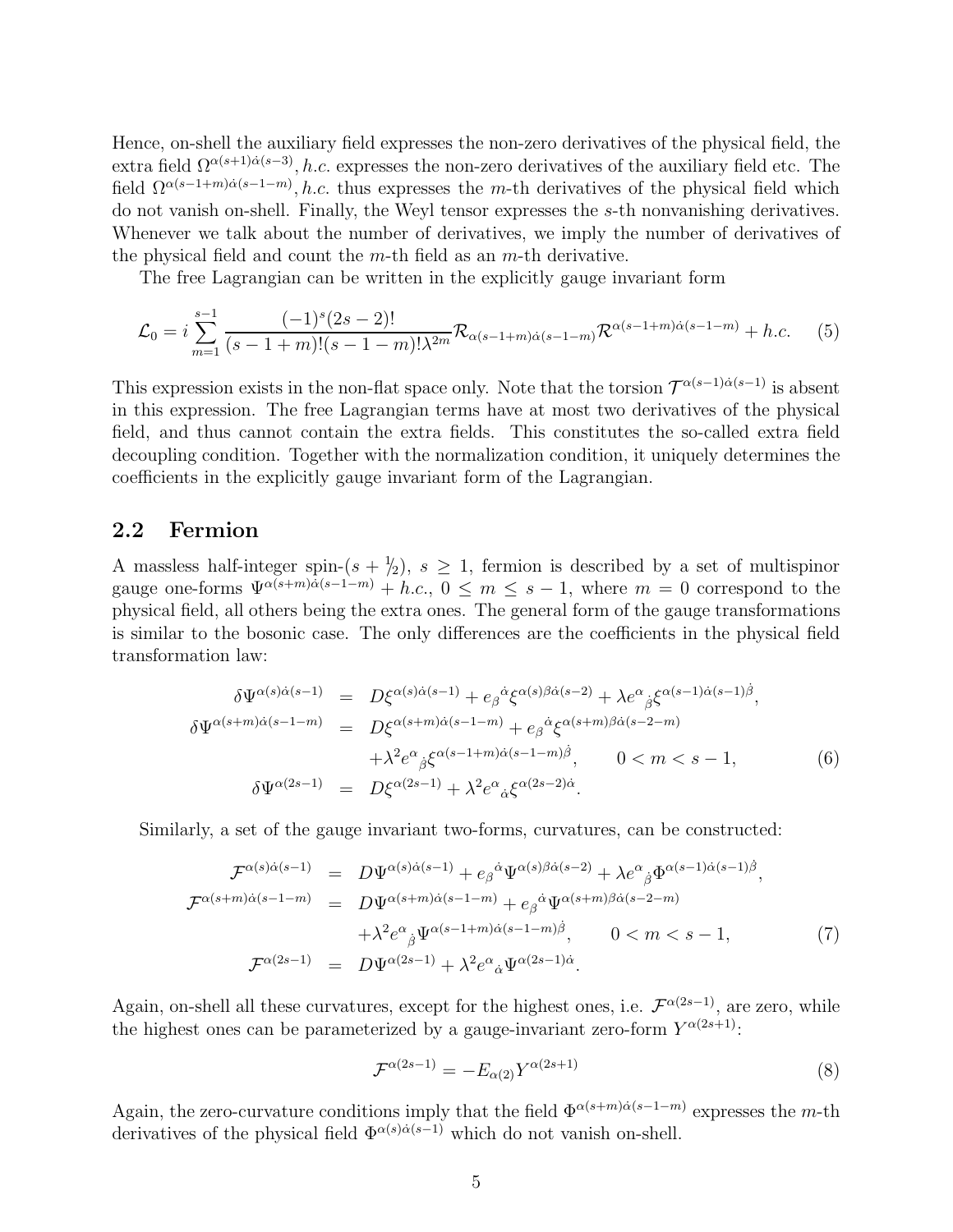At last, the free Lagrangian can be written as

$$
\mathcal{L}_0 = \sum_{m=0}^{s-1} \frac{(-1)^{s-1} (2s-1)!}{(s+m)!(s-1-m)! \lambda^{2m}} \mathcal{F}_{\alpha(s+m)\dot{\alpha}(s-1-m)} \mathcal{F}^{\alpha(s+m)\dot{\alpha}(s-1-m)} + h.c.
$$
 (9)

Again, this expression exists in non-flat space only.

#### 2.3 Supermultiplets

A massless supermultiplet consists of a massless boson and a massless fermion whose spins differ by  $\frac{1}{2}$ . We call the lower one of the two spins the superspin. Then, there exist two different types of the massless supermultiplets, namely the integer superspin and the halfinteger superspin massless supermultiplets. We first discuss the general properties of generic free massless supermultiplets, and then consider integer and half-integer superspin cases separately.

The most important property is the fact that the gauge invariant curvatures for the bosonic and fermionic components of the supermultiplets transform covariantly under the supertransformations, showing that the gauge transformations and supertransformations agree. Moreover, the on-shell conditions (a union of the on-shell equations for the bosonic and fermionic components) are also consistent with the supertransformations.

We consider now the integer superspin-s. Its description requires bosonic gauge one-forms set  $\Omega^{\alpha(s-1+m)\dot{\alpha}(s-1-m)}$ ,  $|m| \leq s-1$  and the fermionic ones  $\Psi^{\alpha(s+m)\dot{\alpha}(s-1-m)}$ ,  $-s \leq m \leq s-1$ . The supertransformations have the form [\[13\]](#page-16-2):

<span id="page-6-0"></span>
$$
\delta H^{\alpha(s-1)\dot{\alpha}(s-1)} = iC\Psi^{\alpha(s-1)\dot{\beta}\dot{\alpha}(s-1)}\zeta_{\dot{\beta}} + iC\Psi^{\alpha(s-1)\beta\dot{\alpha}(s-1)}\zeta_{\beta},
$$
  
\n
$$
\delta\Omega^{\alpha(s-1+m)\dot{\alpha}(s-1-m)} = iC\Psi^{\alpha(s-1+m)\beta\dot{\alpha}(s-1-m)}\zeta_{\beta}
$$
  
\n
$$
+iC\lambda\Psi^{\alpha(s-1+m)\dot{\beta}\dot{\alpha}(s-1-m)}\zeta_{\dot{\beta}}, \qquad 1 \leq m \leq s-1,
$$
  
\n
$$
\delta\Psi^{\alpha(s+m)\dot{\alpha}(s-1-m)} = \tilde{C}\lambda\Omega^{\alpha(s-1+m)\dot{\alpha}(s-1-m)}\zeta^{\alpha}
$$
  
\n
$$
+ \tilde{C}\Omega^{\alpha(s+m)\dot{\alpha}(s-2-m)}\zeta^{\dot{\alpha}}, \qquad 0 \leq m \leq s-2,
$$
  
\n
$$
\delta\Psi^{\alpha(2s-1)} = \lambda\tilde{C}\Omega^{\alpha(2s-2)}\zeta^{\alpha} + \tilde{C}e_{\beta\dot{\alpha}}W^{\alpha(2s-1)\beta}\zeta^{\dot{\alpha}}.
$$
  
\n(10)

The generalized Weyl tensors  $W^{\alpha(2s)}$ ,  $Y^{\alpha(2s+1)}$  have their own transformation laws; however, we do not need them in the present work. Similarly, for the gauge invariant curvatures we obtain (note additional terms proportional to the Weyl tensor  $W^{\alpha(2s)}$  for the fermionic curvatures  $\mathcal{F}^{\alpha(2s-1)}$ ,  $\mathcal{F}^{\alpha(2s-2)\dot{\alpha}}$ , which will be important in what follows):

$$
\delta \mathcal{T}^{\alpha(s-1)\dot{\alpha}(s-1)} = iC \mathcal{F}^{\alpha(s-1)\beta\dot{\alpha}(s-1)} \zeta_{\beta} + iC \mathcal{F}^{\alpha(s-1)\dot{\alpha}(s-1)\dot{\beta}} \zeta_{\dot{\beta}},
$$
\n
$$
\delta \mathcal{R}^{\alpha(s-1+m)\dot{\alpha}(s-1-m)} = iC \mathcal{F}^{\alpha(s-1+m)\beta\dot{\alpha}(s-1-m)} \zeta_{\beta}
$$
\n
$$
+ iC \lambda \mathcal{F}^{\alpha(s-1+m)\dot{\beta}\dot{\alpha}(s-1-m)} \zeta_{\dot{\beta}}, \qquad 1 \leq m \leq s-1,
$$
\n
$$
\delta \mathcal{F}^{\alpha(s+m)\dot{\alpha}(s-1-m)} = \lambda \tilde{C} \mathcal{R}^{\alpha(s+m)\dot{\alpha}(s-2-m)} \zeta^{\dot{\alpha}}, \qquad 0 \leq m \leq s-3,
$$
\n
$$
\delta \mathcal{F}^{\alpha(2s-2)\dot{\alpha}} = \lambda \tilde{C} \mathcal{R}^{\alpha(2s-3)\dot{\alpha}} \zeta^{\alpha} + \tilde{C} [\mathcal{R}^{\alpha(2s-2)} + E_{\alpha(2)} W^{\alpha(2s)}] \zeta^{\dot{\alpha}}
$$
\n
$$
\delta \mathcal{F}^{\alpha(2s-1)} = \lambda \tilde{C} \mathcal{R}^{\alpha(2s-2)} \zeta^{\alpha} + \tilde{C} e_{\beta \dot{\alpha}} D W^{\alpha(2s-1)\beta} \zeta^{\dot{\alpha}}
$$
\n(11)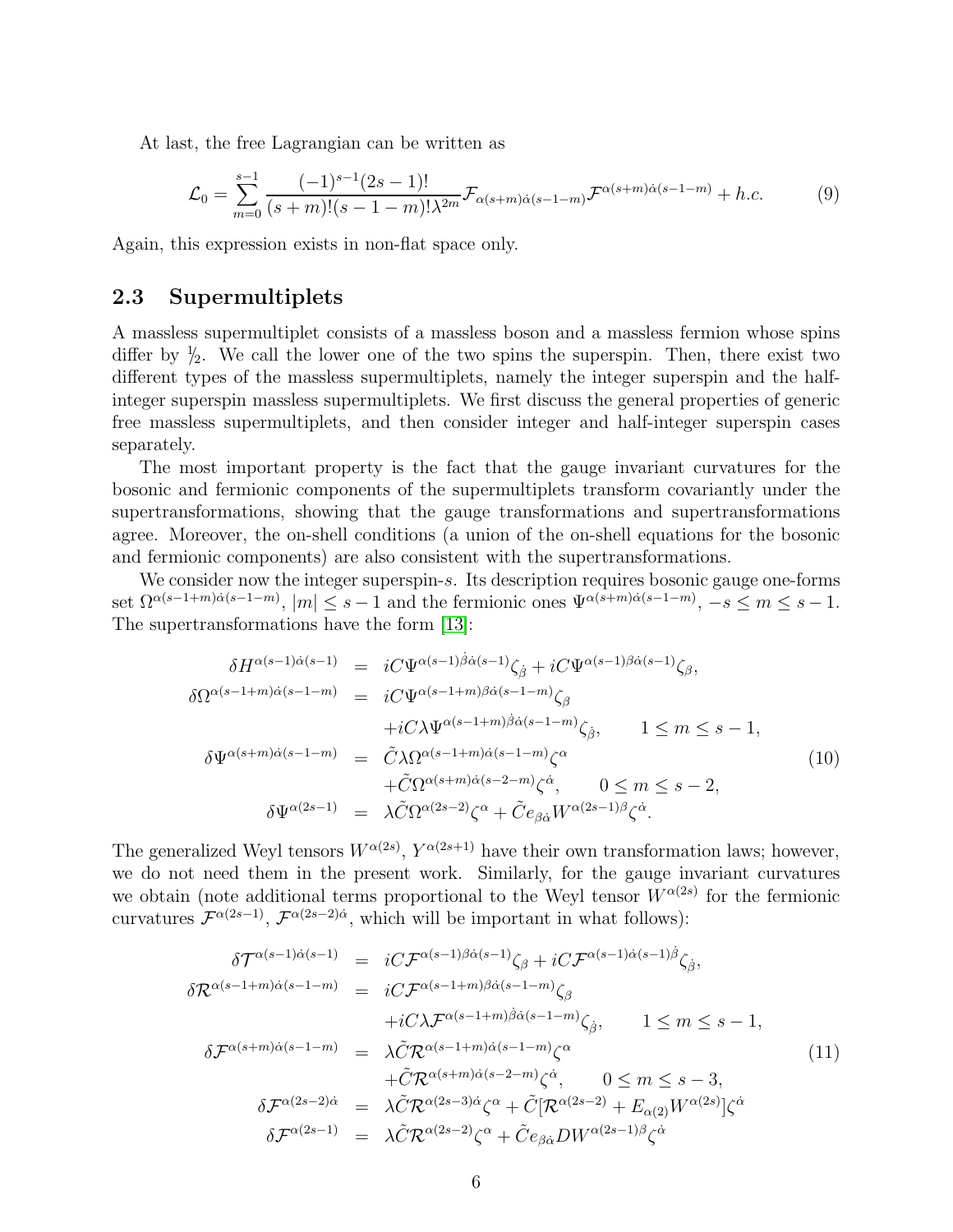The requirement that the sum of the bosonic and fermionic Lagrangians be invariant under the supertransformations fixes the ratio  $C/C$ ; under our choice of the normalization

$$
C = (2s - 1)\tilde{C}
$$
\n<sup>(12)</sup>

The sign of the constants C,  $\tilde{C}$  can be chosen arbitrarily; we choose  $C, \tilde{C} > 0$ .

In case of half-integer superspin- $(s - \frac{1}{2})$ , the supertransformations have the form:

<span id="page-7-0"></span>
$$
\delta H^{\alpha(s-1)\dot{\alpha}(s-1)} = iC\Phi^{\alpha(s-1)\dot{\alpha}(s-2)}\zeta^{\dot{\alpha}} + iC\Phi^{\alpha(s-2)\dot{\alpha}(s-1)}\zeta^{\alpha},
$$
  
\n
$$
\delta \Omega^{\alpha(s-1+m)\dot{\alpha}(s-1-m)} = iC\Phi^{\alpha(s-1+m)\dot{\alpha}(s-2-m)}\zeta^{\dot{\alpha}} + iC\lambda \Phi^{\alpha(s-2+m)\dot{\alpha}(s-1-m)}\zeta^{\alpha}, \qquad 1 \leq m \leq s-2,
$$
  
\n
$$
\delta \Omega^{\alpha(2s-2)} = iC\lambda \Phi^{\alpha(2s-3)}\zeta^{\alpha} + iCe_{\beta\dot{\alpha}}Y^{\alpha(2s-2)\beta}\zeta^{\dot{\alpha}},
$$
  
\n
$$
\delta \Phi^{\alpha(s+m-1)\dot{\alpha}(s-2-m)} = \tilde{C}\lambda \Omega^{\alpha(s-1+m)\dot{\alpha}(s-2-m)}\zeta_{\dot{\beta}}, \qquad 0 \leq m \leq s-1.
$$
  
\n(13)

Again, we do not need the transformation laws of generalized Weyl tensors. For the gauge invariant curvatures we obtain (note again special cases for bosonic curvatures  $R^{\alpha(2s-2)}$ ,  $R^{\alpha(2s-3)\dot{\alpha}}$ :

$$
\delta \mathcal{T}^{\alpha(s-1)\dot{\alpha}(s-1)} = iC \mathcal{F}^{\alpha(s-1)\dot{\alpha}(s-2)} \zeta^{\dot{\alpha}} + iC \mathcal{F}^{\alpha(s-2)\dot{\alpha}(s-1)} \zeta^{\alpha},
$$
  
\n
$$
\delta \mathcal{R}^{\alpha(s-1+m)\dot{\alpha}(s-1-m)} = iC \mathcal{F}^{\alpha(s+m-1)\dot{\alpha}(s-2-m)} \zeta^{\dot{\alpha}} + iC \lambda \mathcal{F}^{\alpha(s-2+m)\dot{\alpha}(s-m-1)} \zeta^{\alpha}, \qquad 1 \leq m \leq s-3,
$$
  
\n
$$
\delta \mathcal{R}^{\alpha(2s-3)\dot{\alpha}} = iC [\mathcal{F}^{\alpha(2s-3)} + E_{\beta(2)} Y^{\alpha(2s-3)\beta(2)}] \zeta^{\dot{\alpha}},
$$
  
\n
$$
\delta \mathcal{F}^{\alpha(s-1)} = iC \lambda \mathcal{F}^{\alpha(2s-3)} \zeta^{\alpha} + iC e_{\beta \dot{\alpha}} D Y^{\alpha(2s-2)\beta} \zeta^{\dot{\alpha}},
$$
  
\n
$$
\delta \mathcal{F}^{\alpha(s-1+m)\dot{\alpha}(s-2-m)} = \tilde{C} \lambda \mathcal{R}^{\alpha(s-1+m)\dot{\alpha}(s-2-m)} \zeta_{\dot{\beta}}, \qquad 0 \leq m \leq s-1.
$$
  
\n(14)

The two factors  $C,\tilde{C}$  are real; their ratio is fixed by requiring the sum of the bosonic and fermionic Lagrangians be invariant under the supertransformations:

$$
(2s-2)C = \tilde{C}
$$
\n<sup>(15)</sup>

Again, we fix their signs as  $C, \tilde{C} > 0$ .

The algebra of supertransformations is closed, i.e. the anticommutator of the two supertransformations with parameters  $\zeta_1, \zeta_2$  gives (on-shell) a combination of Lorentz transformations and translations:

$$
[\delta_1, \delta_2] \Omega^{\alpha(s-1+m)\dot{\alpha}(s-1-m)} = iC\tilde{C} \left[ \lambda \Omega^{\alpha(s-2+m)\beta\dot{\alpha}(s-1-m)} \eta_\beta{}^{\alpha} + \lambda \Omega^{\alpha(s-1+m)\dot{\alpha}(s-2-m)} \eta_\beta{}^{\dot{\alpha}} + \lambda^2 \Omega^{\alpha(s-1+m)\beta\dot{\alpha}(s-2-m)} \xi_\beta{}^{\dot{\alpha}} + \Omega^{\alpha(s-2+m)\dot{\alpha}(s-1-m)} \xi_\beta{}^{\alpha} \right]
$$
(16)

where

$$
\eta^{\alpha(2)} = 2\zeta_2^{\alpha}\zeta_1^{\alpha}, \qquad \eta^{\dot{\alpha}(2)} = 2\zeta_1^{\dot{\alpha}}\zeta_2^{\dot{\alpha}}, \qquad \xi^{\alpha\dot{\alpha}} = \zeta_2^{\alpha}\zeta_1^{\dot{\alpha}} - \zeta_2^{\alpha}\zeta_1^{\dot{\alpha}}
$$

The expressions are the same for both supermultiplets; one can obtain similar ones for the fermions. In what follows we set  $\hat{CC} = 1$ .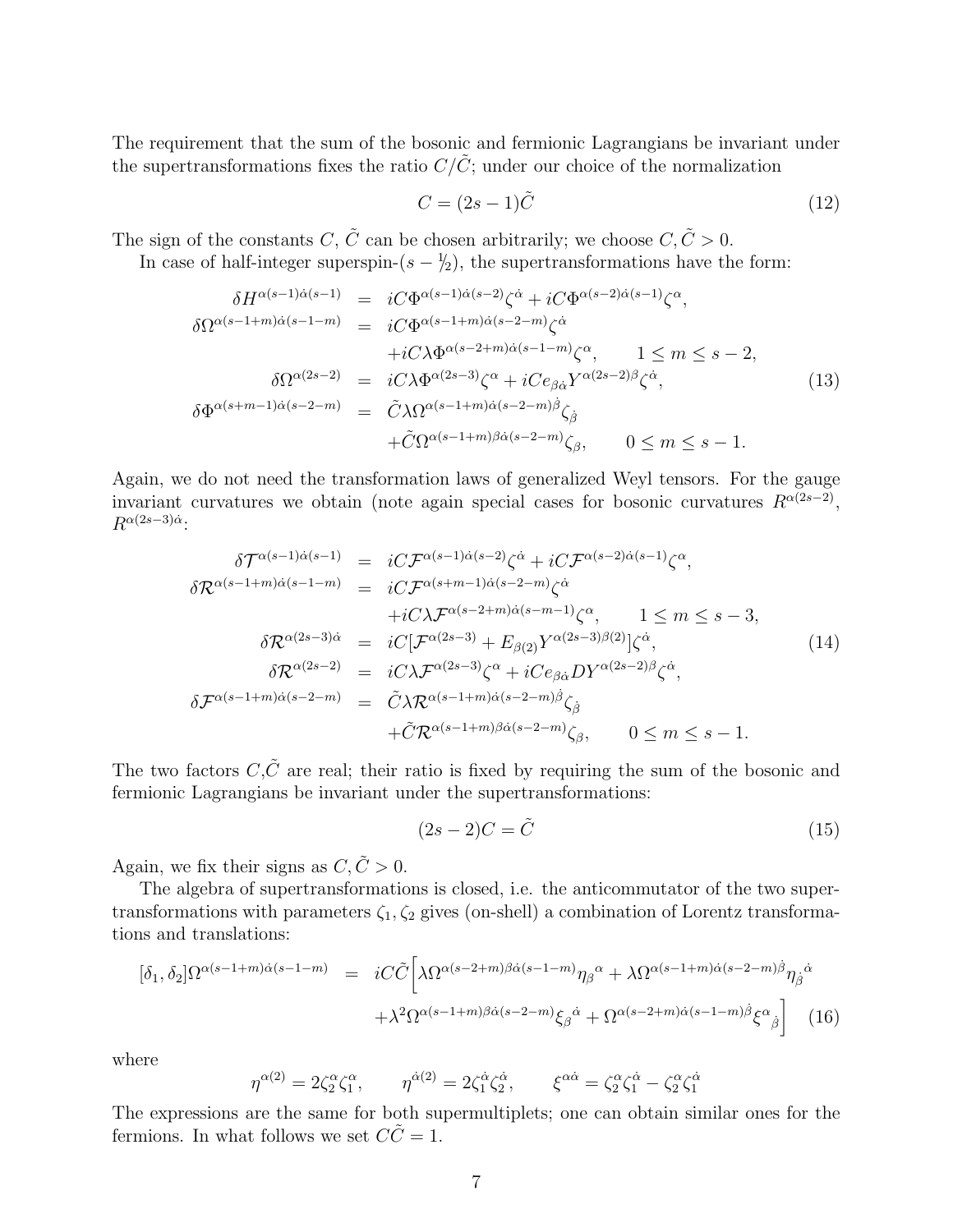#### 3 Supersymmetric vertices in  $AdS_4$

In this section we consider cubic interactions for massless higher spin supermultiplets. Let us take three such supermultiplets  $(\Omega_i, \Phi_i)$ ,  $i = 1, 2, 3$ . In what follows we assume that they are ordered by their superspins  $Y_1 \geq Y_2 \geq Y_3$ . With these fields four cubic vertices which we call elementary can be constructed, namely, one bosonic vertex and three fermionic ones:

$$
V_0(\Omega_1, \Omega_2, \Omega_3), \qquad V_1(\Omega_1, \Phi_2, \Phi_3), \qquad V_2(\Phi_1, \Omega_2, \Phi_3), \qquad V_3(\Phi_1, \Phi_2, \Omega_3).
$$

A supersymmetric cubic vertex is a combination of the elementary ones (including appropriate relations on their coupling constants) invariant under the global supertransformations.

In [\[9\]](#page-15-8), elementary cubic vertices for massless higher spin particles with spins satisfying the strict triangle inequality has been constructed. Let us briefly recall the main steps of such construction. For concreteness, we consider the bosonic vertex; the fermionic case is similar. We enumerate the particles with index  $i = 1, 2, 3$  and assume that their spins  $s_i$ are ordered from highest to lowest:  $s_1 \geq s_2 \geq s_3$ . As we have seen in the previous section, each particle is described by the set of one-forms  $\Omega_i^{\alpha(s_i-1+m)\dot{\alpha}(s_i-1-m)}$  and the corresponding gauge invariant two-forms  $\mathcal{R}_i^{\alpha(s_i-1+m)\dot{\alpha}(s_i-1-m)}$  $i^{\alpha(s_i-1+m)\alpha(s_i-1-m)}.$ 

The first step is to deform curvatures by adding quadratic terms. Without loss of generality, we consider the first particle. Its curvatures receive quadratic corrections  $\Delta \mathcal{R}_1 \sim \Omega_2 \Omega_3$ (see explicit expressions in Appendix B). The corrections to the gauge transformations  $\Delta\delta\Omega_1 \sim \eta_2\Omega_3 - \Omega_2\eta_3$  can be read immediately from the corrections to the curvatures. The main requirement at this step is that the deformed curvatures  $\hat{\mathcal{R}}_1 = \mathcal{R} + \Delta \mathcal{R}$  must transform covariantly under the gauge transformations:  $\delta \hat{R}_1 \sim \eta_2 R_3 + \eta_3 R_2$ . The curvature deformation procedure is carried out for each of the three particles independently; each deformation is fixed up to a total factor, which we denote  $a, b$  and  $c$  for the first, the second and the third particle respectively.

The second step is to construct the interacting Lagrangian  $\mathcal{L}$ . It is built from the sum of three particles Lagrangians  $\mathcal{L}_i$  expressed in curvatures, with linearized curvatures replaced by the deformed ones. The requirement that the Lagrangian be gauge invariant on-shell links the coefficients  $a, b, c$  up to a single total factor q (see Appendix B).

We turn on now to the main objective of our paper - the cubic interaction of three massless supermultiplets. Again, the first step is to build quadratic deformations of the curvatures. Without loss of generality, we consider the first supermultiplet. The curvatures of the first supermultiplets receive the deformations of the following form:

$$
\Delta \mathcal{R}_1 = a_0 \Delta \mathcal{R}_1(\Omega_2, \Omega_3) + a_1 \Delta \mathcal{R}_1(\Phi_2, \Phi_3),
$$
  
\n
$$
\Delta \mathcal{F}_1 = a_2 \Delta \mathcal{F}_1(\Omega_2, \Phi_3) + a_3 \Delta \mathcal{F}_1(\Phi_2, \Omega_3).
$$
\n(17)

The total factors  $a_i$  of each elementary deformation are written out explicitly here. The structure of the deformations of the second and third supermultiplet curvatures is similar, with the coefficients  $b_i$  and  $c_i$ ,  $i = 0, 1, 2, 3$ . Our main requirement here is that the deformed curvatures transform under the supertransformations exactly as the non-deformed ones:

$$
\delta \hat{\mathcal{R}} = \hat{\mathcal{F}} \zeta, \qquad \delta \hat{\mathcal{F}} = \hat{\mathcal{R}} \zeta.
$$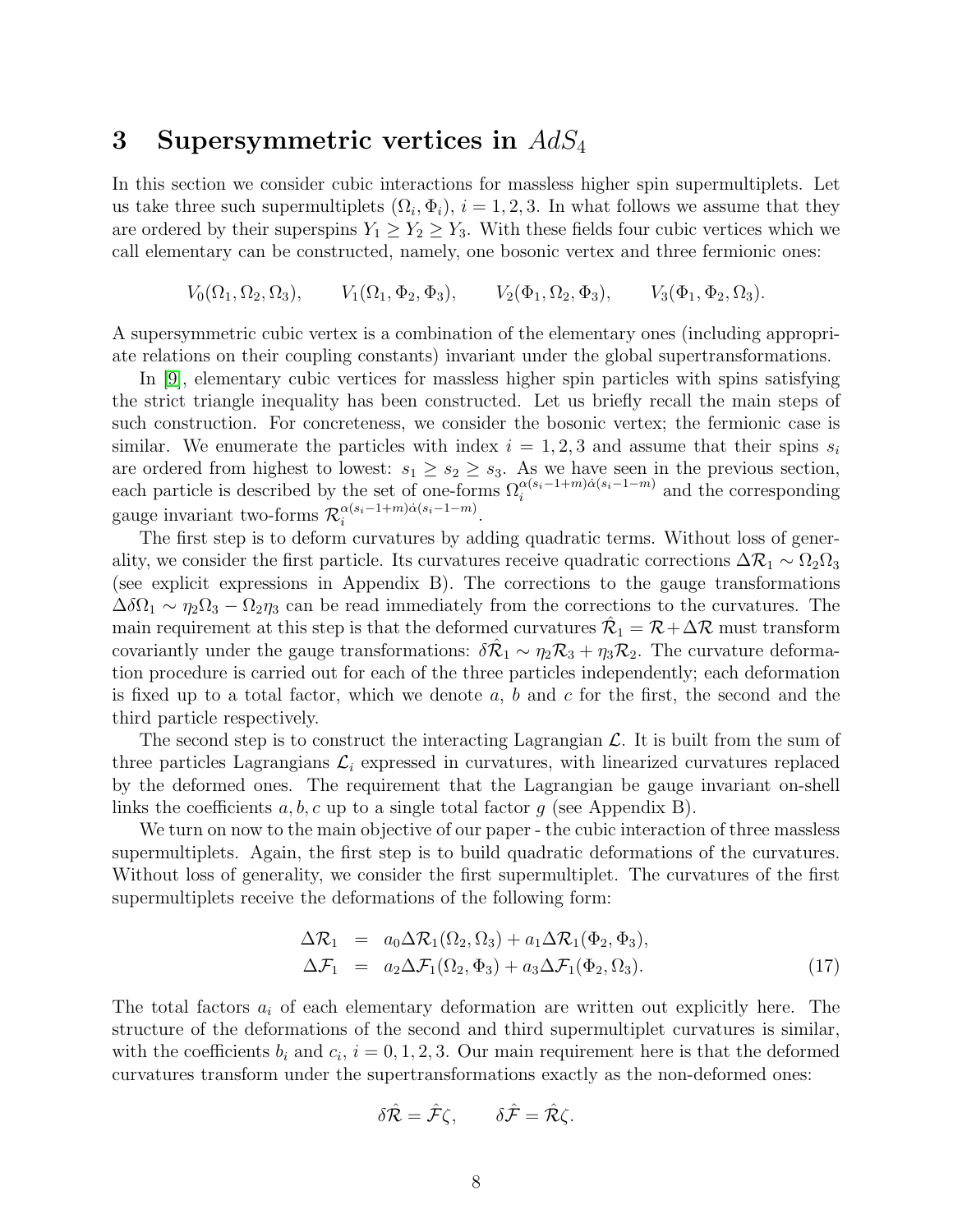This guarantees that the interacting Lagrangian (again constructed by the replacement of the initial curvatures by the deformed ones) be invariant under the supertransformations. As a result, we obtain the supersymmetric vertex as a linear combination of the four elementary ones:

$$
\mathcal{L}_1 = g_0 V(\Omega_1, \Omega_2, \Omega_3) + g_1 V(\Omega_1, \Phi_2, \Phi_3) + g_2 V(\Phi_1, \Omega_2, \Phi_3) + g_3 V(\Phi_1, \Phi_2, \Omega_3). \tag{18}
$$

This fact drastically simplifies the construction of the supersymmetric vertex, since most of the work has already been done in [\[9\]](#page-15-8). We consider now the cases 2a, 2b and 2c in turn. **Case 2a** corresponds to three half-integer superspin supermultiplets  $(s_i, s_i - \frac{1}{2})$ . Recall that all the curvatures except the highest ones vanish on-shell; so the cubic vertex is completely determined by the deformations of these highest curvatures. So in this section we consider their deformations only. The deformations for the highest curvatures for the bosonic and fermionic components of the first supermultiplet are:

$$
\Delta \mathcal{R}_{1}^{\alpha(2s_{1}-2)} = \sum_{k=0}^{\hat{s}_{1}} \frac{a_{0} \lambda^{2k}}{k! (\hat{s}_{1}-k)!} \Omega_{2}^{\alpha(\hat{s}_{3})\beta(\hat{s}_{1}-k)\dot{\beta}(k)} \Omega_{3}^{\alpha(\hat{s}_{2})}{}_{\beta(\hat{s}_{1}-k)\dot{\beta}(k)} \n+ \sum_{k=0}^{\hat{s}_{1}-1} \frac{i a_{1} \lambda^{2k}}{k! (\hat{s}_{1}-k-1)!} \Phi_{2}^{\alpha(\hat{s}_{3})\beta(\hat{s}_{1}-k-1)\dot{\beta}(k)} \Phi_{3}^{\alpha(\hat{s}_{2})}{}_{\beta(\hat{s}_{1}-k-1)\dot{\beta}(k)} \n\Delta \mathcal{F}_{1}^{\alpha(2s_{1}-3)} = \sum_{k=0}^{\hat{s}_{1}} \frac{a_{2} \lambda^{2k}}{k! (\hat{s}_{1}-k)!} \Omega_{2}^{\alpha(\hat{s}_{3})\beta(\hat{s}_{1}-k)\dot{\beta}(k)} \Phi_{3}^{\alpha(\hat{s}_{2}-1)}{}_{\beta(\hat{s}_{1}-k)\dot{\beta}(k)} \n+ \sum_{k=0}^{\hat{s}_{1}} \frac{a_{3} \lambda^{2k}}{k! (\hat{s}_{1}-k)!} \Phi_{2}^{\alpha(\hat{s}_{3}-1)\beta(\hat{s}_{1}-k)\dot{\beta}(k)} \Omega_{3}^{\alpha(\hat{s}_{2})}{}_{\beta(\hat{s}_{1}-k)\dot{\beta}(k)}
$$
\n(19)

Here and in what follows the parameters  $\hat{s}_i$  are always determined by the spins of bosons:

$$
\hat{s}_1 = s_2 + s_3 - s_1 - 1, \qquad \hat{s}_2 = s_1 + s_3 - s_2 - 1, \qquad \hat{s}_3 = s_1 + s_2 - s_3 - 1. \tag{20}
$$

Now we have to adjust the parameters  $a_{0,1,2,3}$  so that the deformed curvatures have correct supertransformations. Consider, for example, the  $\zeta^{\alpha}$  transformations for  $\Delta \mathcal{R}_1^{\alpha(2s_1-2)}$  $_1^{\alpha(2s_1-2)}$ . On the one hand, direct calculations give us:

$$
\delta\Delta R^{\alpha(2s_1-2)} = \sum_{k=0}^{\hat{s}_1} \frac{iC_2\lambda^{2k+1}a_0}{k!(\hat{s}_1 - k)!} \Phi_2^{\alpha(\hat{s}_3 - 1)\beta(\hat{s}_1 - k)\dot{\beta}(k)} \Omega_3^{\alpha(\hat{s}_2)}{}_{\beta(\hat{s}_1 - k)\dot{\beta}(k)} \zeta^{\alpha} + \sum_{k=0}^{\hat{s}_1 - 1} \frac{i[C_2\lambda a_0 - \tilde{C}_3 a_1]\lambda^{2k}}{k!(\hat{s}_1 - k - 1)!} \Phi_2^{\alpha(\hat{s}_3)\beta(\hat{s}_1 - k - 1)\dot{\beta}(k)} \Omega_3^{\alpha(\hat{s}_2)}{}_{\beta(\hat{s}_1 - k)\dot{\beta}(k)} \zeta^{\beta} + \sum_{k=0}^{\hat{s}_1} \frac{iC_3\lambda^{2k+1}a_0}{k!(\hat{s}_1 - k)!} \Omega_2^{\alpha(\hat{s}_3)\beta(\hat{s}_1 - k)\dot{\beta}(k)} \Phi_3^{\alpha(\hat{s}_2 - 1)}{}_{\beta(\hat{s}_1 - k)\dot{\beta}(k)} \zeta^{\alpha} + \sum_{k=0}^{\hat{s}_1 - 1} \frac{i[C_3\lambda a_0 - \tilde{C}_2 a_1]\lambda^{2k}}{k!(\hat{s}_1 - k - 1)!} \Omega_2^{\alpha(\hat{s}_3)\beta(\hat{s}_1 - k)\dot{\beta}(k)} \Phi_3^{\alpha(\hat{s}_2)}{}_{\beta(\hat{s}_1 - k - 1)\dot{\beta}(k)} \zeta^{\beta} \qquad (21)
$$

On the other hand, we must have:

$$
\delta \Delta R^{\alpha(2s_1-2)}\ \ =\ \ iC_1\Delta {\cal F}_1^{\alpha(2s_1-3)}\zeta^{\alpha}
$$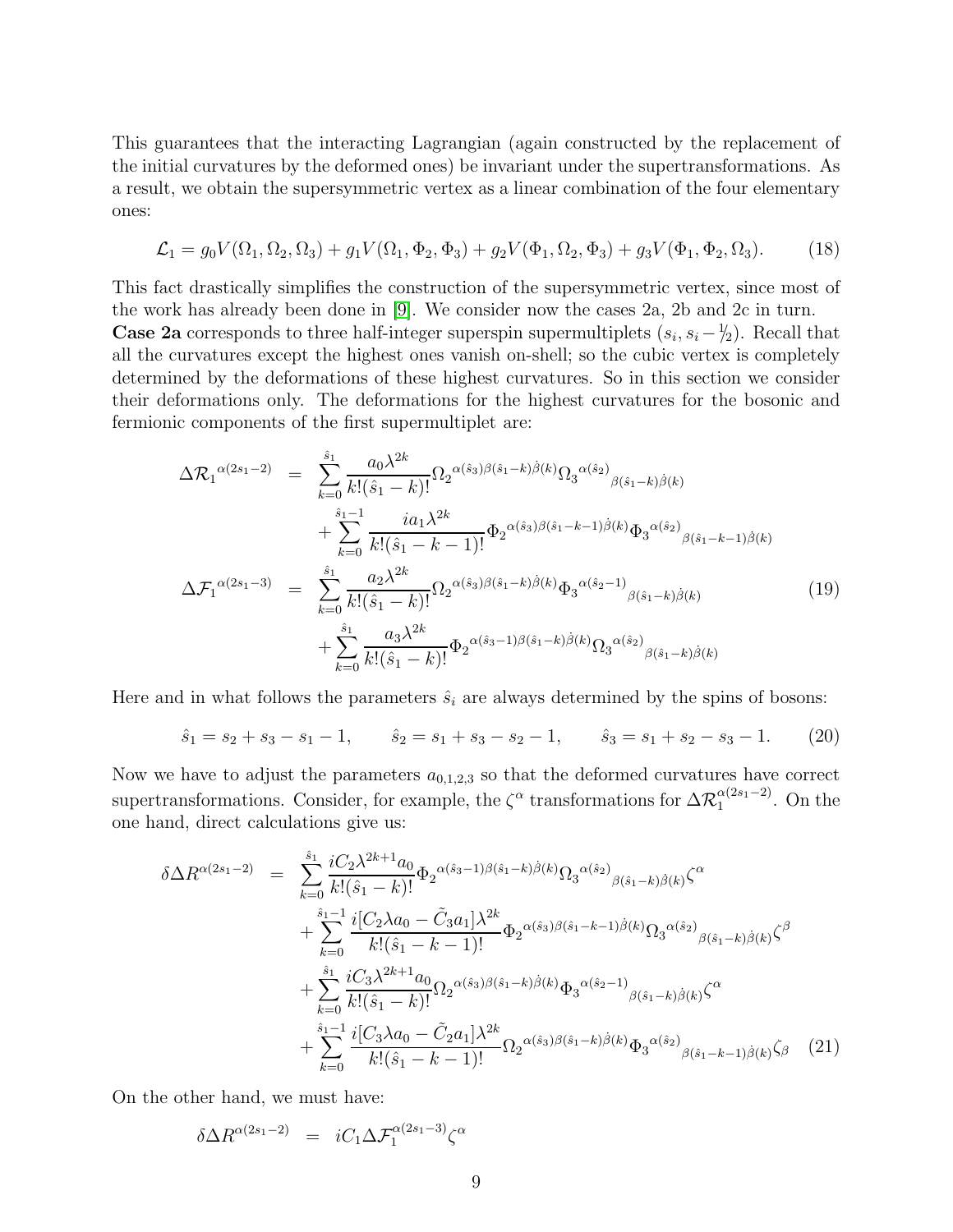$$
= \sum_{k=0}^{\hat{s}_1} \frac{C_1 \lambda^{2k+1} a_3}{k! (\hat{s}_1 - k)!} \Phi_2^{\alpha(\hat{s}_3 - 1)\beta(\hat{s}_1 - k)\dot{\beta}(k)} \Omega_3^{\alpha(\hat{s}_2)}{}_{\beta(\hat{s}_1 - k)\dot{\beta}(k)} \zeta^{\alpha} + \sum_{k=0}^{\hat{s}_1} \frac{C_1 \lambda^{2k+1} a_2}{k! (\hat{s}_1 - k)!} \Omega_2^{\alpha(\hat{s}_3)\beta(\hat{s}_1 - k)\dot{\beta}(k)} \Phi_3^{\alpha(\hat{s}_2 - 1)}{}_{\beta(\hat{s}_1 - k)\dot{\beta}(k)} \zeta^{\alpha}
$$
(22)

One can easily see that the two expressions are equal only if:

$$
\tilde{C}_2 a_1 = C_3 \lambda a_0, \qquad C_1 a_2 = C_3 a_0, \qquad C_1 a_3 = C_2 a_0. \tag{23}
$$

Using the relations between the deformation parameters  $a_{0,1,2,3}$  and the coupling constants  $g_{0,1,2,3}$  (see Appendix B):

$$
g_0 = \frac{(-1)^{s_1}(2s_1 - 2)!}{(\hat{s}_1)!(\hat{s}_2)!(\hat{s}_3)!} \frac{a_0}{\lambda^{2s_1 - 2s_3}}
$$
  
\n
$$
g_1 = \frac{(-1)^{s_1}(2s_1 - 2)!}{(\hat{s}_1 - 1)!(\hat{s}_2)!(\hat{s}_3)!} \frac{a_1}{\lambda^{2s_1 - 2s_3 + 1}}
$$
  
\n
$$
g_2 = \frac{(-1)^{s_1}(2s_1 - 3)!}{(\hat{s}_1)!(\hat{s}_2 - 1)!(\hat{s}_3)!} \frac{a_2}{\lambda^{2s_1 - 2s_3}}
$$
  
\n
$$
g_3 = -\frac{(-1)^{s_1}(2s_1 - 3)!}{(\hat{s}_1)!(\hat{s}_2)!(\hat{s}_3 - 1)!} \frac{a_3}{\lambda^{2s_1 - 2s_3 - 1}}
$$

we obtain finally

<span id="page-10-0"></span>
$$
g_1 = \hat{s}_1 C_2 C_3 g_0, \qquad g_2 = \hat{s}_2 C_1 C_3 g_0, \qquad g_3 = -\hat{s}_3 C_1 C_2 \lambda g_0. \tag{24}
$$

Thus the vertex  $V_3$  vanishes in the flat limit  $\lambda \to 0$  in complete agreement with the Metsaev's results. The consideration of generic curvature of any of the three supermultiplets is similar and yields the same relations.

Case 2b is the case of two integer superspins and one half-integer superspin, with the lowest superspin being integer. Here we consider the case of highest-half-integer superspin, i.e.  $(s_1, s_1 - \frac{1}{2}), (s_2, s_2 + \frac{1}{2})$  and  $(s_3, s_3 + \frac{1}{2})$ ; the case of highest-integer superspin is similar. In this case, the highest curvatures deformations of the first supermultiplet have the following form:

$$
\Delta \mathcal{R}_{1}^{\alpha(2s_{1}-2)} = \sum_{k=0}^{\hat{s}_{1}} \frac{a_{0} \lambda^{2k}}{k! (\hat{s}_{1}-k)!} \Omega_{2}^{\alpha(\hat{s}_{3})\beta(\hat{s}_{1}-k)\dot{\beta}(k)} \Omega_{3}^{\alpha(\hat{s}_{2})}{}_{\beta(\hat{s}_{1}-k)\dot{\beta}(k)} \n+ \sum_{k=0}^{\hat{s}_{1}+1} \frac{ia_{1} \lambda^{2k}}{k! (\hat{s}_{1}-k+1)!} \Psi_{2}^{\alpha(\hat{s}_{3})\beta(\hat{s}_{1}-k+1)\dot{\beta}(k)} \Psi_{3}^{\alpha(\hat{s}_{2})}{}_{\beta(\hat{s}_{1}-k+1)\dot{\beta}(k)} \n\Delta \mathcal{F}_{1}^{\alpha(2s_{1}-3)} = \sum_{k=0}^{\hat{s}_{1}+1} \frac{a_{2} \lambda^{2k}}{k! (\hat{s}_{1}-k+1)!} \Omega_{2}^{\alpha(\hat{s}_{3}-1)\beta(\hat{s}_{1}+1-k)\dot{\beta}(k)} \Psi_{3}^{\alpha(\hat{s}_{2})}{}_{\beta(\hat{s}_{1}+1-k)\dot{\beta}(k)} \n+ \sum_{k=0}^{\hat{s}_{1}+1} \frac{a_{3} \lambda^{2k}}{k! (\hat{s}_{1}-k+1)!} \Psi_{2}^{\alpha(\hat{s}_{3})\beta(\hat{s}_{1}-k+1)\dot{\beta}(k)} \Omega_{3}^{\alpha(\hat{s}_{2}-1)}{}_{\beta(\hat{s}_{1}-k+1)\dot{\beta}(k)}
$$
\n(25)

Again, the supercovariance conditions fix  $a_i$ ,  $i = 0, 1, 2, 3$  up to the total factor; their expressions are slightly different from the case 2a:

$$
\tilde{C}_2 \lambda a_1 = -C_3 a_0, \qquad \tilde{C}_2 a_1 = -C_1 a_2, \qquad \tilde{C}_3 a_1 = C_1 a_3. \tag{26}
$$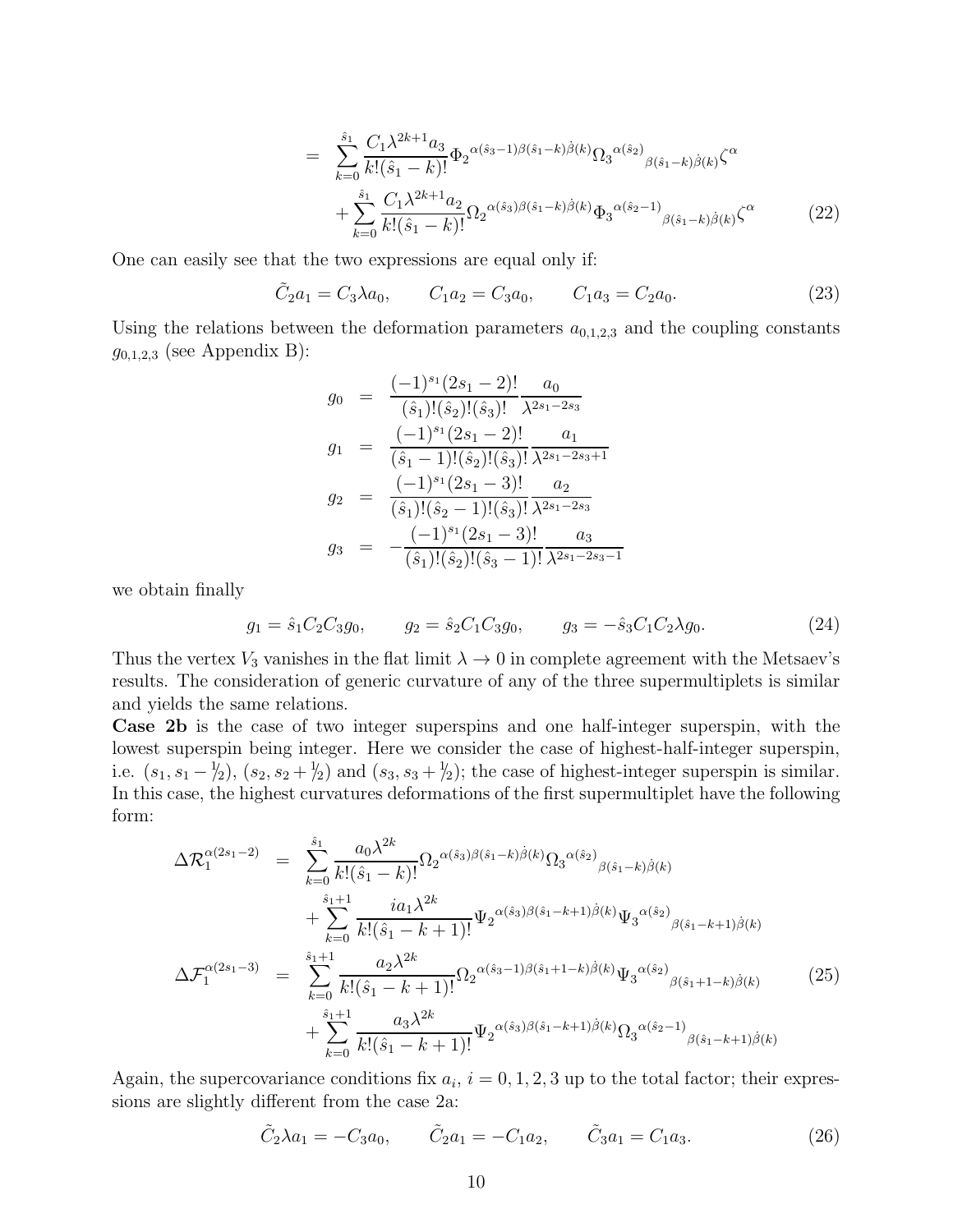This leads to the following relations for the coupling constants:

$$
(\hat{s}_1 + 1)g_1 = -C_2C_3g_0, \qquad (\hat{s}_1 + 1)g_2 = \hat{s}_3C_1C_3\lambda g_0, \qquad (\hat{s}_1 + 1)g_3 = \hat{s}_2C_1C_2g_0. \qquad (27)
$$

This time the vertex  $V_2$  vanishes in the flat limit again in agreement with the Metsaev's results.

Case 2c is the case of two integer superspins and one half-integer superspin, with the lowest spin being half-integer, i.e.  $(s_1, s_1 + \frac{1}{2}), (s_2, s_2 + \frac{1}{2})$  and  $(s_3, s_3 - \frac{1}{2})$ . The expressions for the highest curvatures deformations of the first supermultiplets now have the following form:

$$
\Delta \mathcal{R}_{1}^{\alpha(2s_{1}-2)} = \sum_{k=0}^{\hat{s}_{1}} \frac{a_{0} \lambda^{2k}}{k! (\hat{s}_{1}-k)!} \Omega_{2}^{\alpha(\hat{s}_{3})\beta(\hat{s}_{1}-k)\dot{\beta}(k)} \Omega_{3}^{\alpha(\hat{s}_{2})}{}_{\beta(\hat{s}_{1}-k)\dot{\beta}(k)} \n+ \sum_{k=0}^{\hat{s}_{1}} \frac{ia_{1} \lambda^{2k}}{k! (\hat{s}_{1}-k)!} \Psi_{2}^{\alpha(\hat{s}_{3}+1)\beta(\hat{s}_{1}-k)\dot{\beta}(k)} \Phi_{3}^{\alpha(\hat{s}_{2}-1)}{}_{\beta(\hat{s}_{1}-k)\dot{\beta}(k)} \n\Delta \mathcal{F}_{1}^{\alpha(2s_{1}-1)} = \sum_{k=0}^{\hat{s}_{1}-1} \frac{a_{2} \lambda^{2k}}{k! (\hat{s}_{1}-k-1)!} \Omega_{2}^{\alpha(\hat{s}_{3}+1)\beta(\hat{s}_{1}-k-1)\dot{\beta}(k)} \Phi_{3}^{\alpha(\hat{s}_{2})}{}_{\beta(\hat{s}_{1}-k-1)\dot{\beta}(k)} \tag{28} \n+ \sum_{k=0}^{\hat{s}_{1}} \frac{a_{3} \lambda^{2k}}{k! (\hat{s}_{1}-k)!} \Psi_{2}^{\alpha(\hat{s}_{3}+1)\beta(\hat{s}_{1}-k)\dot{\beta}(k)} \Omega_{3}^{\alpha(\hat{s}_{2})}{}_{\beta(\hat{s}_{1}-k)\dot{\beta}(k)}
$$

In this case the supercovariance conditions are:

$$
\delta \mathcal{F}_{1}^{\alpha(2s_{1}-1)} = \tilde{C}_{1} \mathcal{R}_{1}^{\alpha(2s_{1}-2)} \zeta^{\alpha} \n\delta \mathcal{R}_{1}^{\alpha(2s_{1}-2)} = i C_{1} \mathcal{F}_{1}^{\alpha(2s_{1}-2)\dot{\alpha}} \zeta_{\dot{\alpha}} + i C_{1} \mathcal{F}_{1}^{\alpha(2s_{1}-2)\beta} \zeta_{\beta}.
$$
\n(29)

Again, the factors  $a_i$ ,  $i = 0, 1, 2, 3$  are fixed by the supercovariance conditions up to the total factor:

$$
C_2 a_0 = C_1 a_3, \qquad \tilde{C}_1 a_1 = C_3 a_3, \qquad C_2 a_2 = C_3 \lambda a_3,\tag{30}
$$

while for the coupling constants we obtain now:

$$
g_0 = (\hat{s}_3 + 1)\tilde{C}_1\tilde{C}_2\lambda g_3, \qquad g_1 = \hat{s}_2\tilde{C}_1C_3g_3, \qquad g_2 = -\hat{s}_1\tilde{C}_2C_3g_3,\tag{31}
$$

thus the bosonic vertex  $V_0$  vanishes in the flat limit as it should be.

### 4 Supersymmetric vertices in the flat space

The deformation procedure we used in the previous section to construct cubic vertices in  $AdS_4$  generates terms having up to  $N_{max} = s_1 + s_2 + s_3 - 2$  derivatives, while the corresponding flat vertex must have  $N_b = s_1 + s_2 - s_3$  for the bosonic case and  $N_f = s_1 + s_2 - s_3 - 1$  for the fermionic one. In space-time with  $D > 4$  these higher derivatives terms reproduce the so-called abelian vertices [\[12\]](#page-16-1), which are absent in  $d = 4$ . In [\[9\]](#page-15-8) we have shown that all these higher derivatives terms can be combined in the total derivatives or vanish on-shell. This allowed us to obtain a non-singular flat limit.

In the same way we can consider the flat limit of the supersymmetric vertices. The supertransformations we used also admit a non-singular flat limit, so one can expect that the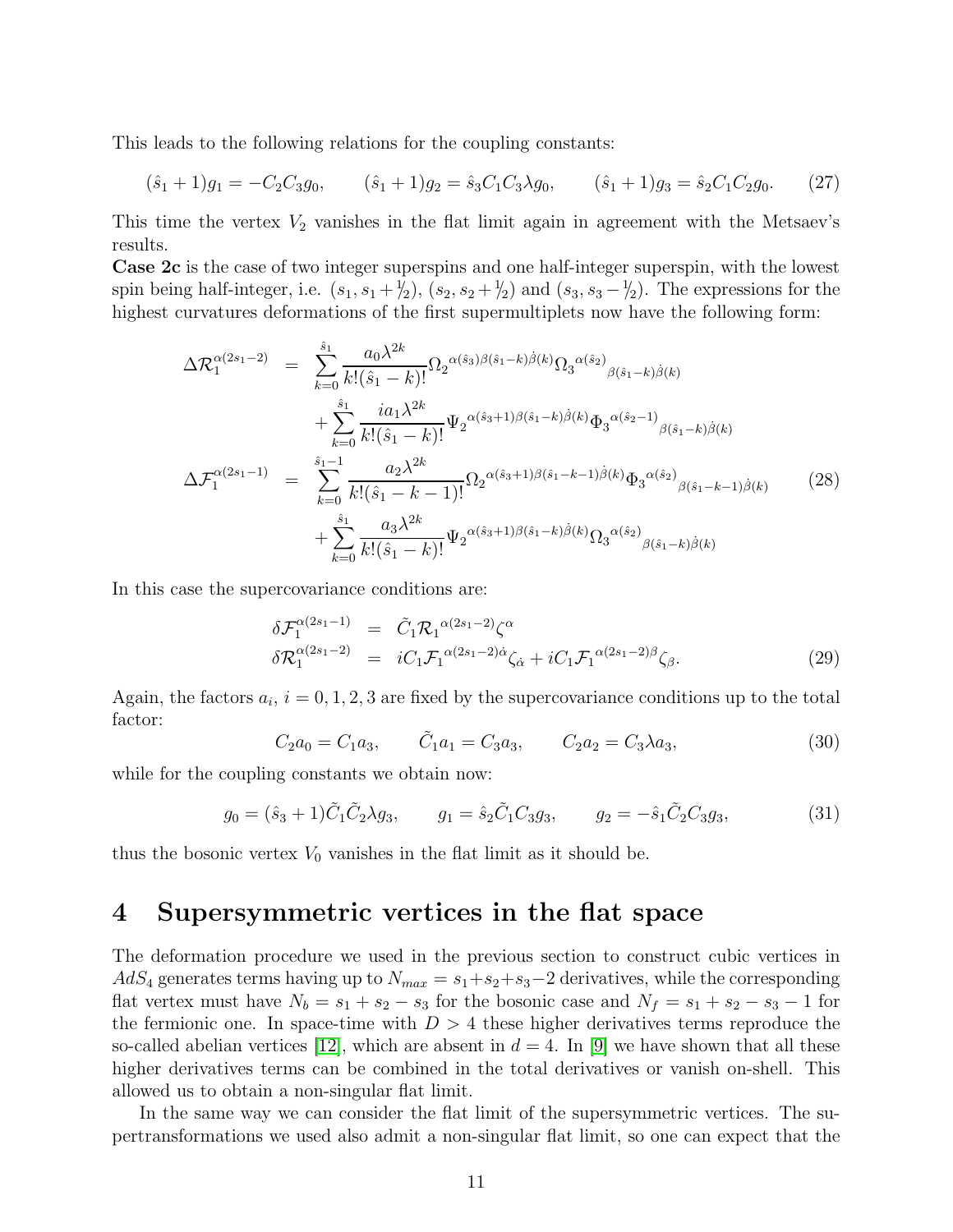flat vertex also must be supersymmetric. However, as will be seen later on, it is important to use the full supertransformations [\(10\)](#page-6-0) and [\(13\)](#page-7-0), i.e. with generalized Weyl tensor terms. This is due to the fact that we use mass shell equations to simplify the vertex; the supertransformations have to preserve these equations, which is impossible without Weyl tensor terms. In the previous section we have seen that in  $AdS_4$  any such vertex consists of the four elementary ones, but one of them vanishes in the flat limit. As we have shown in [\[9\]](#page-15-8), the flat vertices have the most simple form when all three spins are different. So in this section we provide as an illustration the examples of the supersymmetric vertices restricting ourselves with their simplest representatives.

Now we consider the cases 2a, 2b and 2c in turn. Case 2a In general such vertex has the following form:

$$
V = ig_0 V_0(\Omega_1, \Omega_2, \Omega_3) + g_1 V_1(\Omega_1, \Phi_2, \Phi_3) + g_2 V_2(\Phi_1, \Omega_2, \Phi_3).
$$
 (32)

In case of sufficiently different spins, i.e. if  $s_1 > s_2 > s_3$ , the vertex can be written as:

$$
V_{2a} = ig_0 d\Omega_{3,\alpha(\hat{s}_2)\beta(\hat{s}_1)} \Omega_1^{\alpha(\hat{s}_2)\dot{\alpha}(\hat{s}_3)} \Omega_2^{\beta(\hat{s}_1)}{}_{\dot{\alpha}(\hat{s}_3)} + g_1 d\Phi_{3,\alpha(\hat{s}_2)\beta(\hat{s}_1-1)} \Omega_1^{\alpha(\hat{s}_2)\dot{\alpha}(\hat{s}_3)} \Phi_2^{\beta(\hat{s}_1-1)}{}_{\dot{\alpha}(\hat{s}_3)} + g_2 d\Phi_{3,\alpha(\hat{s}_2-1)\beta(\hat{s}_1)} \Phi_1^{\alpha(\hat{s}_2-1)\dot{\alpha}(\hat{s}_3)} \Omega_2^{\beta(\hat{s}_1)}{}_{\dot{\alpha}(\hat{s}_3)} + h.c.
$$
\n(33)

We pick this case to demonstrate how the invariance under the supertransformations is achieved. Let us begin with  $\zeta^{\alpha}$ -transformations:

$$
\delta\Omega_{1}^{\alpha(\hat{s}_{2})\dot{\alpha}(\hat{s}_{3})} = iC_{1}\Phi_{1}^{\alpha(\hat{s}_{2}-1)\dot{\alpha}(\hat{s}_{3})}\zeta^{\alpha}
$$

$$
\delta\Omega_{2}^{\beta(\hat{s}_{1})}\dot{\alpha}(\hat{s}_{3}) = iC_{2}\Phi_{2}^{\beta(\hat{s}_{1}-1)}\dot{\alpha}(\hat{s}_{3})\zeta^{\beta}
$$

$$
\delta\Phi_{3,\alpha(\hat{s}_{2})\beta(\hat{s}_{1}-1)} = -\tilde{C}_{3}\Omega_{3,\alpha(\hat{s}_{2})\beta(\hat{s}_{1}-1)\gamma}\zeta^{\gamma}
$$

$$
\delta\Phi_{3,\alpha(\hat{s}_{2}-1)\beta(\hat{s}_{1})} = -\tilde{C}_{3}\Omega_{3,\alpha(\hat{s}_{2}-1)\beta(\hat{s}_{1})\gamma}\zeta^{\gamma}
$$

Calculating the variation of the cubic vertex we obtain:

$$
\delta V_{2a} = [\tilde{C}_{3}g_{2} - \hat{s}_{2}C_{1}g_{0}]d\Omega_{3,\alpha(\hat{s}_{2}-1)\beta(\hat{s}_{1})\gamma}\Phi_{1}^{\alpha(\hat{s}-2-1)\dot{\alpha}(\hat{s}_{3})}\Omega_{2}^{\beta(\hat{s}_{1})}\dot{\alpha}(\hat{s}_{3})\zeta^{\gamma} + [\tilde{C}_{3}g_{1} - \hat{s}_{1}C_{2}g_{0}]d\Omega_{3,\alpha(\hat{s}_{2})\beta(\hat{s}_{1}-1)\gamma}\Omega_{1}^{\alpha(\hat{s}_{2})\dot{\alpha}(\hat{s}_{3})}\Phi_{2}^{\beta(\hat{s}_{2}-1)}\dot{\alpha}(\hat{s}_{3})\zeta^{\gamma} + i[\hat{s}_{1}C_{2}g_{2} - \hat{s}_{2}C_{1}g_{1}]d\Phi_{3,\alpha(\hat{s}_{2}-1)\beta(\hat{s}_{1}-1)\gamma}\Phi_{1}^{\alpha(\hat{s}_{2}-1)\dot{\alpha}(\hat{s}_{3})}\Phi_{2}^{\beta(\hat{s}_{1}-1)}\dot{\alpha}(\hat{s}_{3})\zeta^{\gamma}
$$

This variation vanishes due to the relations [\(24\)](#page-10-0). Now consider  $\zeta^{\dot{\alpha}}$ -transformations:

$$
\begin{array}{rcl}\n\delta\Omega_{3,\alpha(\hat{s}_2)\beta(\hat{s}_1)} & = & iC_3e^{\gamma\dot{\alpha}}Y_{\alpha(\hat{s}_2)\beta(\hat{s}_1)\gamma}\zeta_{\dot{\alpha}} \\
\delta\Phi_1^{\alpha(\hat{s}_1-1)\dot{\alpha}(\hat{s}_3)} & = & \tilde{C}_1\Omega_1^{\alpha(\hat{s}_1-1)\dot{\alpha}(\hat{s}_3)\dot{\beta}}\zeta_{\dot{\beta}} \\
\delta\Phi_2^{\beta(\hat{s}_1-1)}\dot{\alpha}(\hat{s}_3) & = & -\tilde{C}_2\Omega_2^{\beta(\hat{s}_1-1)}\dot{\alpha}(\hat{s}_3)\dot{\beta}}\zeta^{\dot{\beta}}\n\end{array}
$$

This produces:

$$
\delta \mathcal{L}_{1} = -C_{3} g_{0} e^{\gamma \dot{\beta}} dY_{\alpha(\hat{s}_{2})\beta(\hat{s}_{1})\gamma} \zeta_{\dot{\beta}} \Omega_{1}^{\alpha(\hat{s}_{2})\dot{\alpha}(\hat{s}_{3})} \Omega_{2}^{\beta(\hat{s}_{1})}{}_{\dot{\alpha}(\hat{s}_{3})} \n+ \tilde{C}_{1} g_{2} d\Phi_{3,\alpha(\hat{s}_{2}-1)\beta(\hat{s}_{1})} \Omega_{1}^{\alpha(\hat{s}_{2}-1)\dot{\alpha}(\hat{s}_{3})\dot{\beta}} \zeta_{\dot{\beta}} \Omega_{2}^{\beta(\hat{s}_{1})}{}_{\dot{\alpha}(\hat{s}_{3})} \n- \tilde{C}_{2} g_{1} d\Phi_{3,\alpha(\hat{s}_{2})\beta(\hat{s}_{1}-1)} \Omega_{1}^{\alpha(\hat{s}_{2})\dot{\alpha}(\hat{s}_{3})} \Omega_{2}^{\beta(\hat{s}_{1}-1)}{}_{\dot{\alpha}(\hat{s}_{3})\dot{\beta}} \zeta^{\dot{\beta}}
$$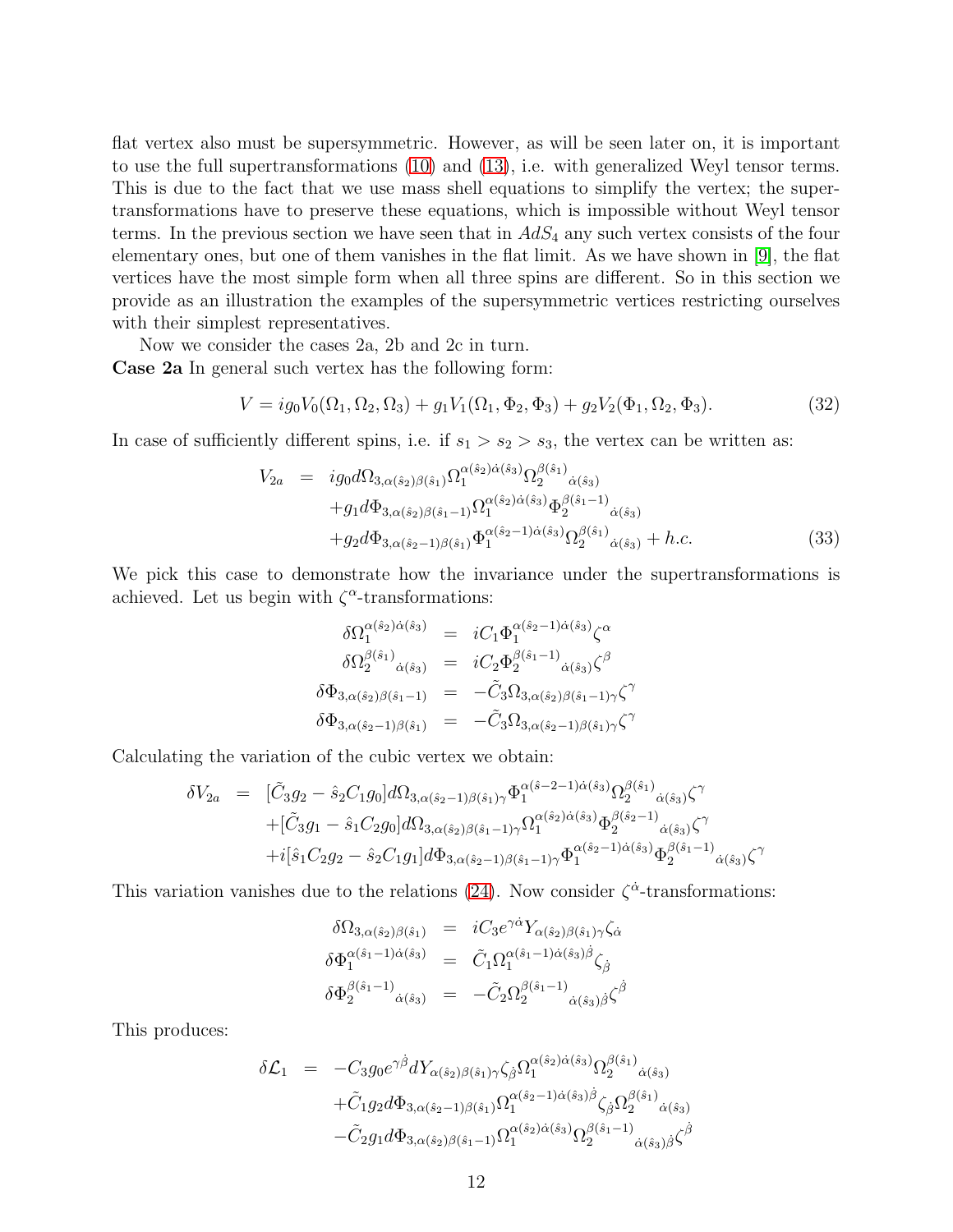Using the on-shell identities, in-particular

$$
d\Phi_{3,\alpha(2s_3-3)} \approx -E^{\beta(2)}Y_{\alpha(2s_3-3)\beta(2)}
$$

and the fact that the Lagrangian is defined up to total derivative, one can transform  $\delta V_{2a}$  to the following expression:

$$
\delta V_{2a} = [\hat{s}_2 C_3 g_0 - \tilde{C}_1 g_2] E^{\gamma(2)} Y_{\alpha(\hat{s}_2 - 1)\beta(\hat{s}_1)\gamma(2)} \Omega_1^{\alpha(\hat{s}_2 - 1)\dot{\alpha}(\hat{s}_3)\dot{\beta}} \Omega_2^{\beta(\hat{s}_1)} \dot{\alpha}(\hat{s}_3) \zeta_{\dot{\beta}} + [\tilde{C}_2 g_1 - \hat{s}_1 C_3 g_0] E^{\gamma(2)} Y_{\alpha(\hat{s}_2)\beta(\hat{s}_1 - 1)\gamma(2)} \Omega_1^{\alpha(\hat{s}_2)\dot{\alpha}(\hat{s}_3)} \Omega_2^{\beta(\hat{s}_1 - 1)} \dot{\alpha}(\hat{s}_3 \dot{\beta})} \zeta_{\dot{\beta}}^{\dot{\beta}}
$$

This expression also vanishes due to the relations [\(24\)](#page-10-0).

**Case 2b** We consider the case of superspins  $Y_{s_1-\frac{1}{2}}, Y_{s_2}, Y_{s_3}$  with  $s_2 > s_3$ . The general form of the flat vertex is:

$$
V_{2b} = ig_0 V_0(\Omega_1, \Omega_2, \Omega_3) + g_1 V_1(\Omega_1, \Psi_2, \Psi_3) + g_3 V_3(\Phi_1, \Psi_2, \Omega_3)
$$
\n(34)

In case of sufficiently different spins it can be written as:

$$
V_{2b} = ig_0 D\Omega_{3,\alpha(\hat{s}_2)\beta(\hat{s}_1)} \Omega_1^{\alpha(\hat{s}_2)\dot{\alpha}(\hat{s}_3)} \Omega_2^{\beta(\hat{s}_1)}{}_{\dot{\alpha}(\hat{s}_3)} + g_1 D\Psi_{3,\alpha(\hat{s}_2)\beta(\hat{s}_1+1)} \Omega_1^{\alpha(\hat{s}_2)\dot{\alpha}(\hat{s}_3)} \Psi_2^{\beta(\hat{s}_1+1)}{}_{\dot{\alpha}(\hat{s}_3)} + g_3 D\Omega_{3,\alpha(\hat{s}_2-1)\beta(\hat{s}_1+1)} \Phi_1^{\alpha(\hat{s}_2-1)\dot{\alpha}(\hat{s}_3)} \Psi_2^{\beta(\hat{s}_1+1)}{}_{\dot{\alpha}(\hat{s}_3)} + h.c.
$$
\n(35)

**Case 2c** This case corresponds to superspins  $Y_{s_1}, Y_{s_2}, Y_{s_3-\frac{1}{2}}$ . The general form of the flat vertex is:

$$
V_{2c} = g_1 V_1(\Omega_1, \Psi_2, \Phi_3) + g_2 V_2(\Psi_1, \Omega_2, \Phi_3) + g_3 V_3(\Psi_1, \Psi_2, \Omega_3)
$$
(36)

In case of sufficiently different spins, the vertex has the form:

$$
V_{2c} = g_1 D \Phi_{3,\alpha(\hat{s}_2-1)\beta(\hat{s}_1)} \Omega_1^{\alpha(\hat{s}_2-1)\dot{\alpha}(\hat{s}_3+1)} \Psi_2^{\beta(\hat{s}_1)}{}_{\dot{\alpha}(\hat{s}_3+1)} + g_2 D \Phi_{3,\alpha(\hat{s}_2)\beta(\hat{s}_1-1)} \Psi_1^{\alpha(\hat{s}_2)\dot{\alpha}(\hat{s}_3+1)} \Omega_2^{\beta(\hat{s}_1-1)}{}_{\dot{\alpha}(\hat{s}_3+1)} + g_3 D \Omega_{3,\alpha(\hat{s}_2)\beta(\hat{s}_1)} \Psi_1^{\alpha(\hat{s}_2)\dot{\alpha}(\hat{s}_3+1)} \Psi_2^{\beta(\hat{s}_1)}{}_{\dot{\alpha}(\hat{s}_3+1)} + h.c.
$$
\n(37)

## 5 Conclusion

We have constructed supersymmetric cubic vertices in the four-dimensional space for three massless supermultiplets with all their spins obeying the strict triangle inequality,  $s_1$  <  $s_2 + s_3$ . Our procedure is a straightforward generalisation of the so-called Fradkin-Vasiliev formalism to the case of massless higher spin supermultiplets and it also based on our previous results in  $[9]$ . First of all, we construct supersymmetric vertices in  $AdS$  space and show that each such vertex necessarily contains all four (what we call) elementary vertices. At the same time, in the flat limit  $\lambda \to 0$  one of the elementary vertices always vanishes in complete agreement with the Metsaev's classification [\[1\]](#page-15-0). Wt provide simple examples of the flat supersymmetric vertices and directly check that they are invariant under the supertransformations.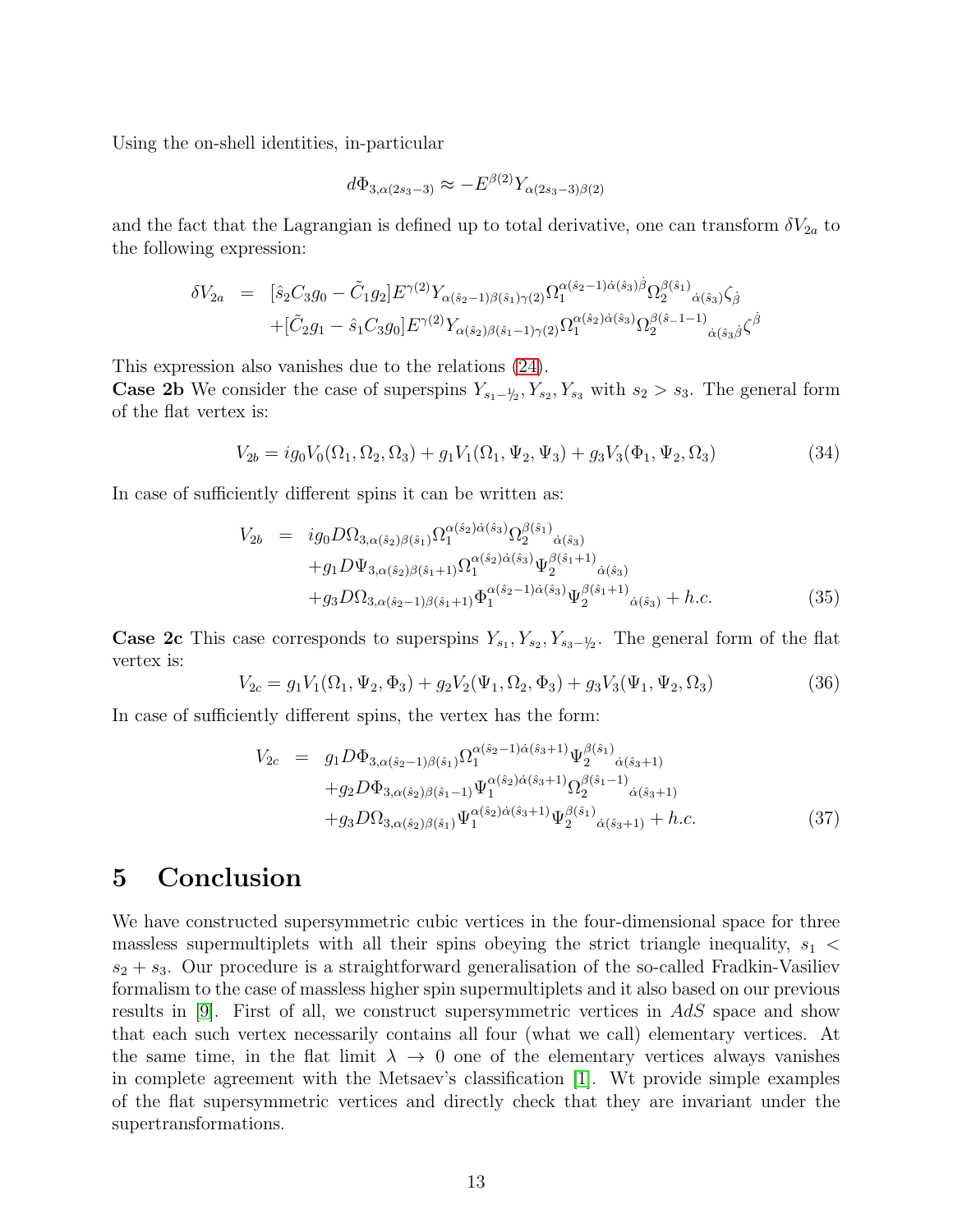### Acknowledgements

M.Kh. is grateful to Foundation for the Advancement of Theoretical Physics and Mathematics "BASIS" for their support of the work.

### A Notation and conventions

We use the same notations and conventions as in our previous works [\[9,](#page-15-8) [13\]](#page-16-2). First of all, all objects are the multispinors in their local indices  $\Phi^{\alpha(k)\dot{\alpha}(l)}$ , where  $\alpha, \dot{\alpha} = 1, 2$  and k, l denote the number of completely symmetric undotted and dotted indices, respectively. All indices denoted by the same letter and placed on the same level are assumed to be symmetrized, where symmetrization is understood as the sum of the minimal number of terms necessary without normalization factor.

In the frame-like formalism, which we use, the fields are one-forms. We omit the wedge product signs for brevity. We work in  $AdS_4$  space, characterized by a cosmological constant  $\Lambda = -\lambda^2$  and its flat limit, described by the background frame  $e^{\alpha \dot{\alpha}}$ , which is one-form, and by the (exterior) background Lorentz covariant derivative  $D$ , for which the following identities hold:

$$
De^{\alpha\dot{\alpha}} = 0, \qquad D^2 \Phi^{\alpha(k)\dot{\alpha}(l)} = -\lambda^2 [E^{\alpha}{}_{\beta} \Phi^{\alpha(k-1)\beta\dot{\alpha}(l)} + E^{\dot{\alpha}}{}_{\dot{\beta}} \Phi^{\alpha(k)\dot{\alpha}(l-1)\dot{\beta}}]
$$

Here  $E^{\alpha(2)}$  and  $E^{\dot{\alpha}(2)}$  are the components of the background two-forms defined by the following identity:

$$
e^{\alpha \dot{\alpha}} e^{\beta \dot{\beta}} = \epsilon^{\alpha \beta} E^{\dot{\alpha} \dot{\beta}} + \epsilon^{\dot{\alpha} \dot{\beta}} E^{\alpha \beta}
$$

### B Elementary cubic vertices

For concreteness we consider here the case of the bosonic vertices. As we have already mentioned, the first step in the construction is find such quadratic deformation of all gauge invariant curvatures  $\Delta \mathcal{R} \sim \Omega \Omega$  that the deformed curvatures  $\mathcal{R} = \mathcal{R} + \Delta \mathcal{R}$  transform covariantly under the (deformed) gauge transformations:  $\delta \mathcal{R} \sim \mathcal{R} \eta$ . This step is carried out for each three fields independently, so let us give here the result for the first one:

$$
\Delta \mathcal{R}_1^{\alpha(2s_1 - 2 - m)\dot{\alpha}(m)} = \sum_{k=0}^{\hat{s}_1} \sum_{l=0}^{\min(m, \hat{s}_2)} \frac{a}{(\hat{s}_1 - k)! k!} \times \Omega_2^{\alpha(\hat{s}_3 - m + l)\beta(\hat{s}_1 - k)\dot{\alpha}(m - l)\dot{\beta}(k)} \Omega_3^{\alpha(\hat{s}_2 - l)\dot{\alpha}(l)} \beta(\hat{s}_1 - k)\dot{\beta}(k)}
$$
(38)

Here we introduced convenient combinations

$$
\hat{s}_1 = s_2 + s_3 - s_1 - 1,
$$
  $\hat{s}_2 = s_1 + s_3 - s_2 - 1,$   $\hat{s}_3 = s_1 + s_2 - s_3 - 1.$ 

Note that for spins  $s_{1,2,3}$  satisfying the strict triangular inequality these combinations are non-negative. Note also that they are always integer even then two of the particles are fermions. As we see, the deformation is determined up to one arbitrary parameter  $a$ ; we denote b and c the corresponding parameters for the second and third particles.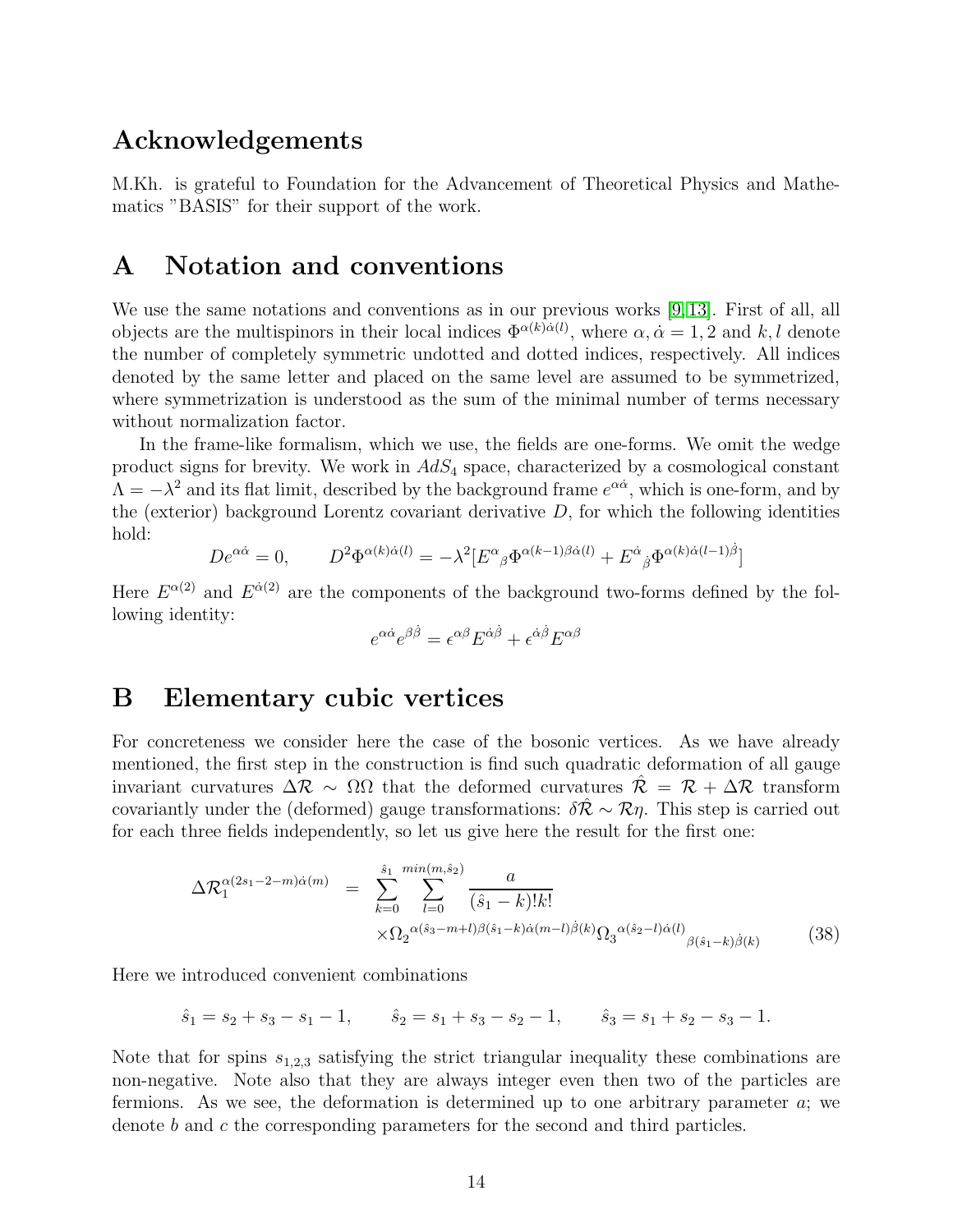The second step is to take the sum of the three Lagrangians with the initial curvatures replaced by the deformed ones and require it to be gauge invariant on-shell. This leads to the following relations:

$$
\frac{(-1)^{s_1}(2s_1-2)!}{\lambda^{2s_1-2}}a = \frac{(-1)^{s_1+s_3}(2s_2-2)!}{\lambda^{2s_2-2}}b = \frac{(-1)^{s_3}(2s_3-2)!}{\lambda^{2s_3-2}}c\tag{39}
$$

Such procedure produces cubic terms with the number of derivatives up to  $N_{max}$  =  $s_1 + s_2 + s_3 - 2$ , while the corresponding flat space analogue has only  $N_0 = s_1 + s_2 - s_3$ . In space-time with  $d > 4$  these higher derivatives terms would reproduce the so-called abelian vertices [\[12\]](#page-16-1), which are absent in  $d = 4$ . As we have shown in [\[9\]](#page-15-8), all the terms with  $N > N_0$ derivatives can be combined into total derivative or vanish on-shell. This allows us to get a non-singular flat limit  $\lambda \to 0$  and obtain the corresponding flat versions. If g is the coupling constant for such vertex, then for the deformation parameters  $a, b, c$  we have, for example:

$$
\frac{(-1)^{s_1}(2s_1-2)!}{(\hat{s}_1)!(\hat{s}_2)!(\hat{s}_3)!}a = \lambda^{2s_1-2s_3}g\tag{40}
$$

#### <span id="page-15-0"></span>References

- <span id="page-15-1"></span>[1] R.R. Metsaev "Cubic interaction vertices for  $N=1$  arbitrary spin massless supermultiplets in flat space", JHEP 08 (2019) 130, [arXiv:1905.11357.](http://arxiv.org/abs/1905.11357)
- [2] R.R. Metsaev "Cubic interactions for arbitrary spin N-extended massless supermultiplets in 4d flat space", JHEP 11 (2019) 084, [arXiv:1909.05241.](http://arxiv.org/abs/1909.05241)
- <span id="page-15-3"></span><span id="page-15-2"></span>[3] R. R. Metsaev "Cubic interaction vertices of massive and massless higher spin fields", Nucl. Phys. B759 (2006) 147, [arXiv:hep-th/0512342.](http://arxiv.org/abs/hep-th/0512342)
- [4] R. R. Metsaev "Cubic interaction vertices for fermionic and bosonic arbitrary spin fields", Nucl. Phys. B859 (2012) 13, [arXiv:0712.3526.](http://arxiv.org/abs/0712.3526)
- <span id="page-15-4"></span>[5] I. L. Buchbinder, S. James Gates Jr., Konstantinos Koutrolikos "Higher Spin Superfield interactions with the Chiral Supermultiplet: Conserved Supercurrents and Cubic Vertices", Universe 4 (2018) 6, [arXiv:1708.06262.](http://arxiv.org/abs/1708.06262)
- <span id="page-15-5"></span>[6] I. L. Buchbinder, S. James Gates Jr., K. Koutrolikos "Integer superspin supercurrents of matter supermultiplets", JHEP 05 (2019) 031, [arXiv:1811.12858.](http://arxiv.org/abs/1811.12858)
- <span id="page-15-6"></span>[7] I. L. Buchbinder, S. James Gates Jr., Konstantinos Koutrolikos "Conserved higher spin supercurrents for arbitrary spin massless supermultiplets and higher spin superfield cubic interactions", JHEP 08 (2018) 055, [arXiv:1805.04413.](http://arxiv.org/abs/1805.04413)
- <span id="page-15-7"></span>[8] S. James Gates Jr., K. Koutrolikos "Progress on cubic interactions of arbitrary superspin supermultiplets via gauge invariant supercurrents", Phys. Lett. **B797** (2019) 134868, [arXiv:1904.13336.](http://arxiv.org/abs/1904.13336)
- <span id="page-15-8"></span>[9] M. V. Khabarov, Yu. M. Zinoviev "Massless higher spin cubic vertices in flat four dimmensional space", JHEP 08 (2020) 112, [arXiv:2005.09851.](http://arxiv.org/abs/2005.09851)